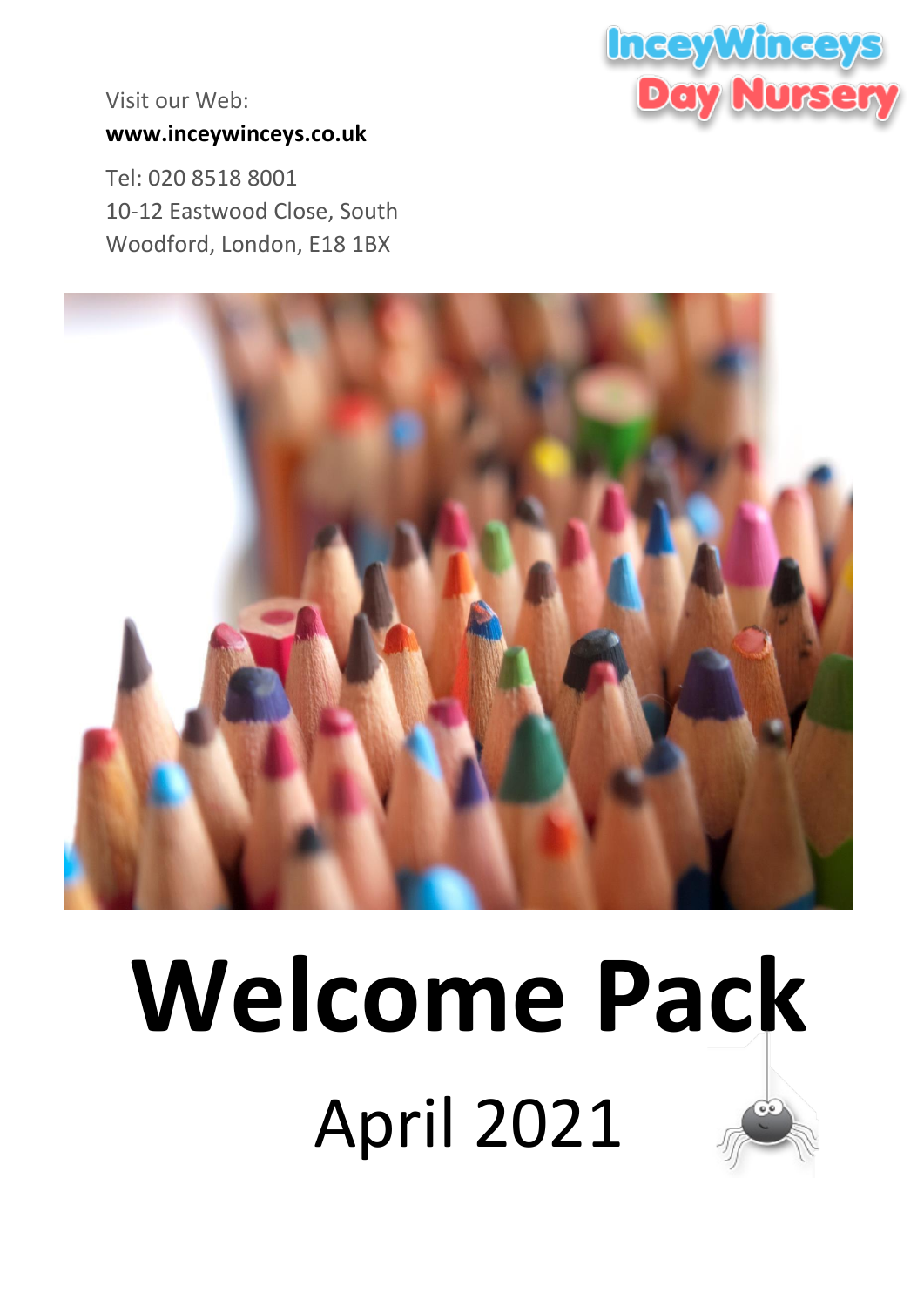

Dear Parent/ Carer,

Thank you for considering Incey Winceys to look after your little one. We know what a difficult decision choosing the right childcare is and will do all we can to help answer any questions you may have, should you choose our nursery. We are confident that we can accommodate your child as our nursery is a place where each child is loved, feels settled and secure, and is respected as an individual.

Here at Incey Winceys we actively promote working together with you as parents/ carers of the children within our care. You are the most important people in your child's life and only by working together can we ensure that your little one will flourish, achieve, and develop whilst having lots of fun and adventures during their time with us.

I hope that this welcome pack is useful to you, and should contain everything you need, but please feel free to ask if there are any questions you have that are not covered on your visit and within this pack, as every child is an individual and will have different needs and requirements.

We are looking forward to welcoming you and your child into our setting,

Kind Regards,

*Hannah* 

Hannah Ince

Nursery Managing Director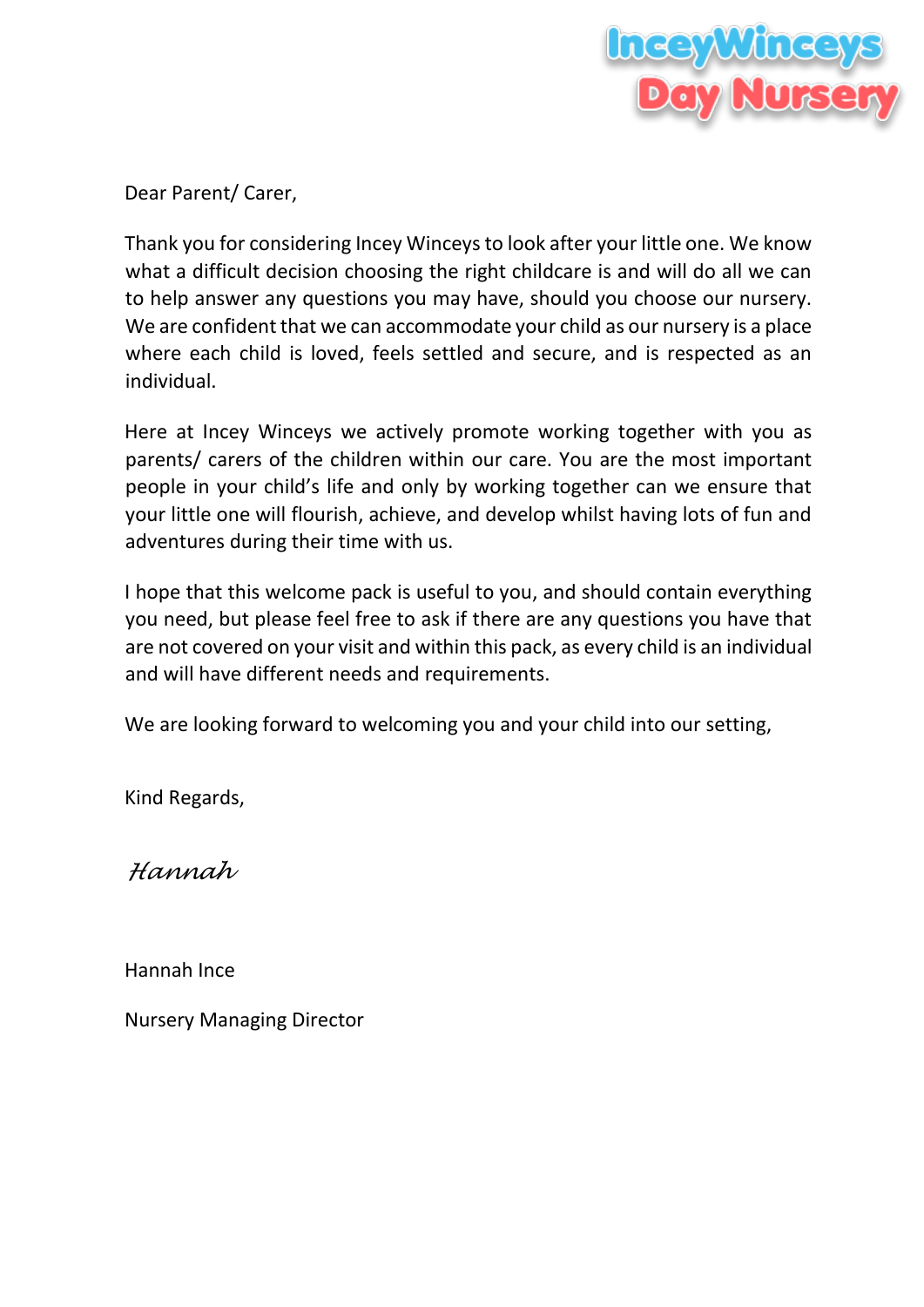#### About Incey Winceys

Incey Winceys opened in October 2009. The business as a nursery has grown steadily since then, thanks to our caring environment and good reputation. As the Managing Director I take pride in being very involved within the day to day running of the nursery, which gives Incey Winceys a personal and approachable feel. Having started out as a child-minding business in my own home, Incey Winceys has grown into the 74 place day nursery and preschool that is open today. As a parent of three children myself, I endeavour to bring to Incey Winceys the quality and high standards that I have always expected from other childcare providers. I strongly believe that, as parents and carers, we know what is best for our children and the way my nursery operates has this concept at the core of its culture. We are conveniently situated very closely to South Woodford tube station, local buses and main roads. All of the children have access to our spacious and partially enclosed garden. We also have a roofed, and fully secure buggy park for buggies, scooters and bikes.

#### The nursery is open between 7.30am and 6pm Monday to Friday

We are closed on bank holidays and between Christmas and New Year: dates will be confirmed annually, although we close at 12 noon on the last working day before Christmas, and reopen at 7:30am on the first working day in January

#### How We Work, Ethos & the Layout of the Nursery

Here at Incey Winceys we provide a quality and stimulating environment for the children that we care for. Every child is welcomed here and respected as an individual, with activities tailored to meet the different stages of their development. The team of nursery staff at Incey Winceys are enthusiastic about what we do and get great enjoyment from seeing the children learning, thriving, and having fun!



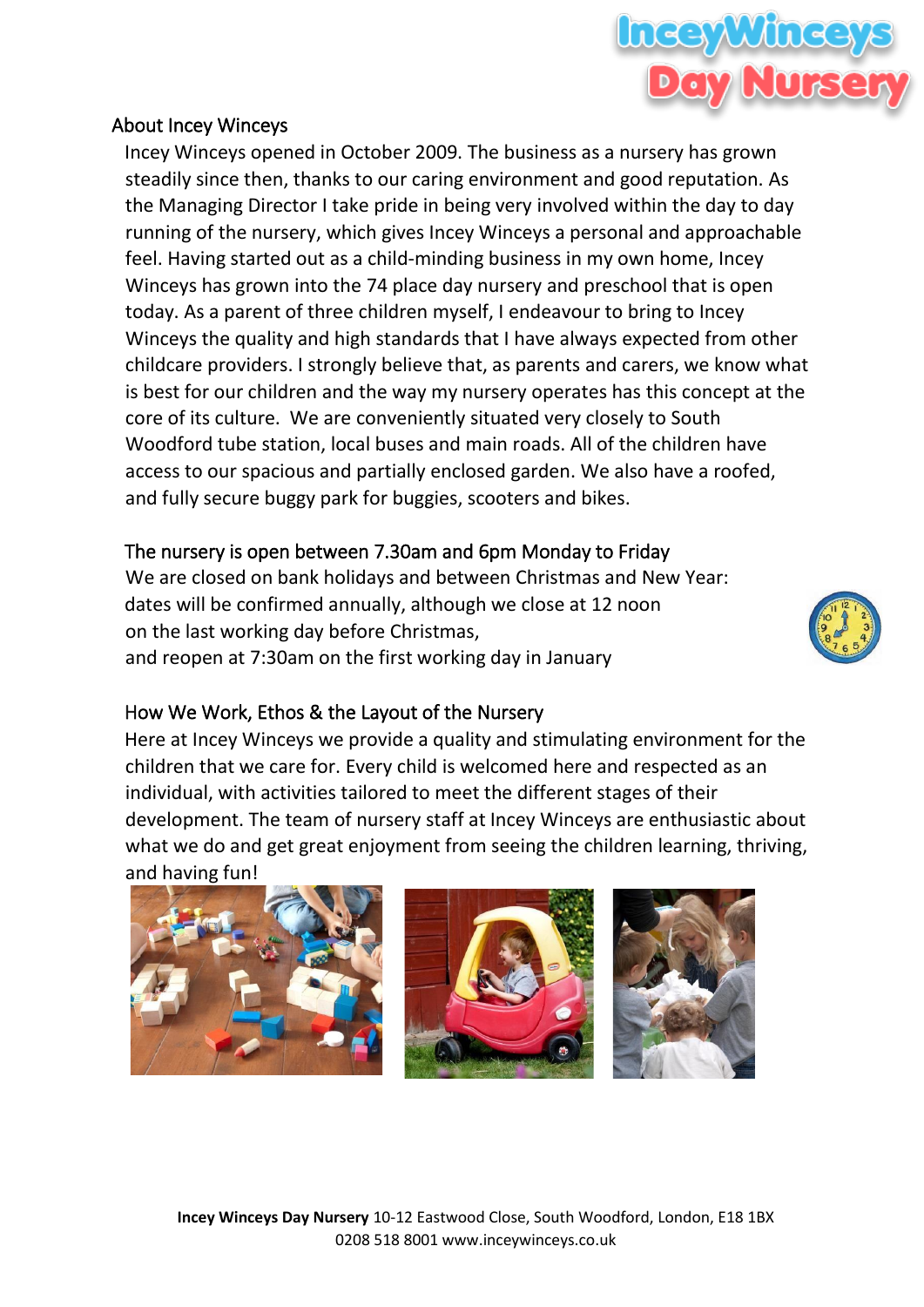

We believe strongly that the children that we care for should be inspired and take the lead in their learning, thus encouraging them to



be confident, competent and happy. Through a wide range of equipment and resources, we implement the **Early Years Foundation Stage (EYFS),** which provides a curriculum covering all areas of learning. We can often be found having fun in the park, at the library or simply experiencing 'real life' learning, out and about in our local community.

The nursery building welcome children from birth to three years and is divided in to two age groups - babies and toddlers under two upstairs, and children over two downstairs. All the

children have regular access to our newly redeveloped garden. Within the nursery the layout is designed to maximize the space available for all the children with bright, large, open plan spaces. We believe that children should have the freedom to explore the exciting toys and activities on offer, enabling them to choose what they want to do.

The preschool welcomes children over three, and the children move in small groups the term or half term after their third birthday. The preschool can be found in separate premises to the rear of the nursery- Unit 1 Station Estate, Eastwood Close, South Woodford, London, E18 1BY. The preschool shares use of the nursery garden and go on regular trips out and about.

Preschool Open evenings are regularly organised to allow parents to visit and ask questions

## **Funding Funding**

#### Early Years Funding

Currently the government offer funding for 3- and 4-years olds (and eligible 2 year olds). The funding starts the term after the child turns three years of age (or two if eligible). For more information please feel free to ask. We are registered with our local authority to provide funded places and fees are adapted according to the early years funding criteria. If your child is three years of age and you are not currently receiving your early years entitlement, or if your child is about to turn three then please speak to the nursery manager to ensure that this situation is dealt with.

Parents of eligible 2-year olds must speak to Redbridge and supply us with an accepted eligibility letter to access funding. From September 2017 the Government have extended the funding from 15 to 30 hours per week for eligible families, check online for more info and to apply for your eligibility code at [www.childcarechoices.gov.uk](http://www.childcarechoices.gov.uk/) .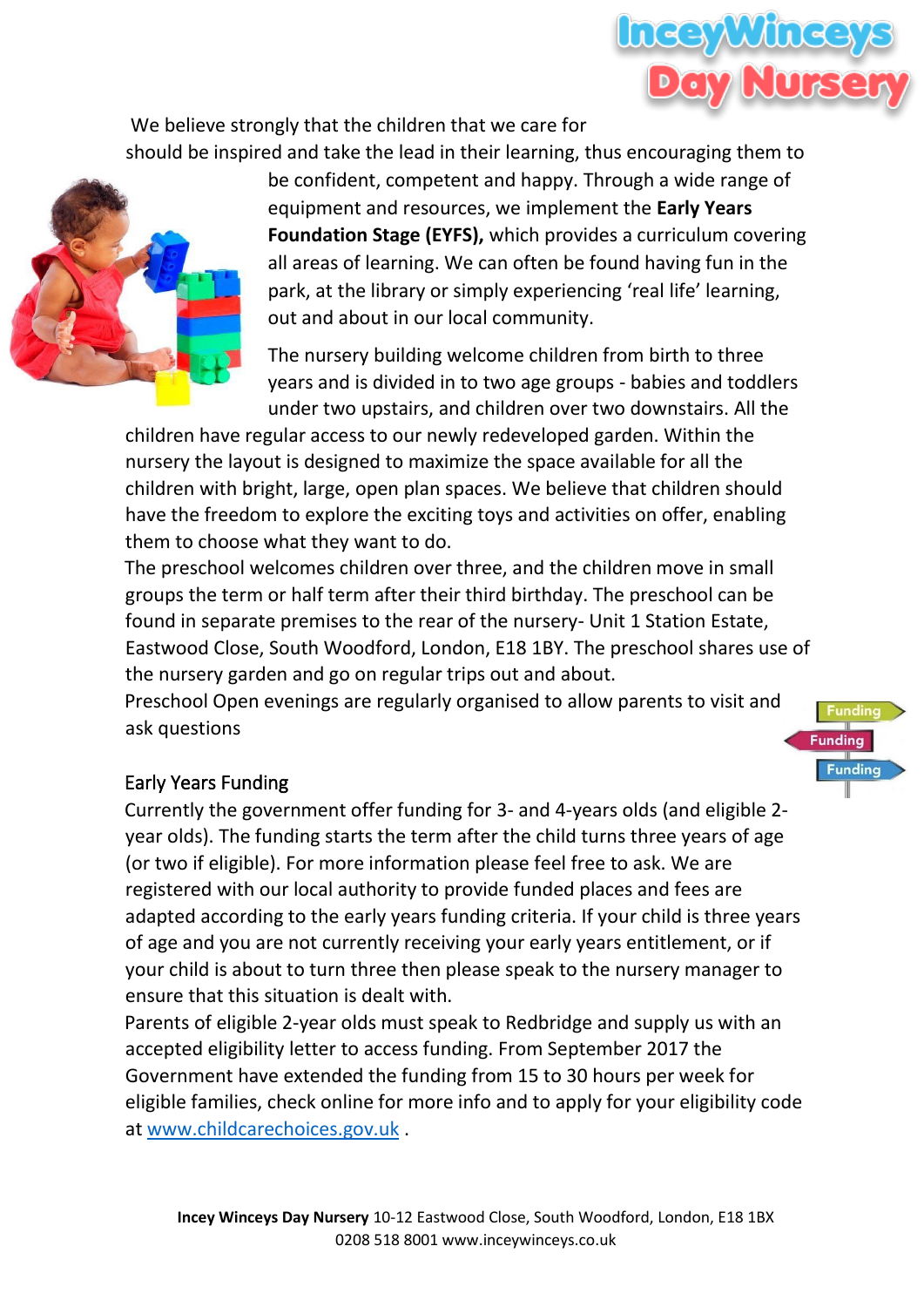

#### Early Years Foundation Stage (EYFS)

The 'curriculum' for under 5s is a statutory framework which splits children's development into 7 areas, 3 prime areas and 4 specific areas. The prime areas are- Personal, social and emotional development, communication and language development and physical development. The prime areas are the primary focus of learning and the foundations to build upon using the specific areas to ensure every child has a balanced, varied and interesting individually tailored, playbased learning experience with us. The specific areas are- Mathematics, Literacy, Expressive arts and design and Understanding the World.

It is proven that children under 5 learn best through play and that is very much our ethos. While activities are planned, and adult led initially, much of what the children learn is led by them and their interests.

Each child has a 'Next Step' each month which is weaved into the main activities and observations are carried out to gauge the success. Activities are often play based around the child's interests as this is where you are most likely to get their full attention. The Next Step is assessed at the end of the month and a new one set.

Activities are individually adapted and children with additional needs are able to access the resources.

All the information is logged using the "Tapestry" online journal system which can be accessed by parents and family members. Parents also can input any wow moments that happen at home to help build a strong connection between nursery and home. More information can be found at<https://tapestry.info/> . Log in details will be provided once your child starts at nursery. Using the reports and journal information, every child's learning is tracked by the SENCo and any areas of concern are raised with parents.

In the Preschool the learning is still very much play based with an increase in the focussed attention type of games and building independence to eventually prepare for school.

#### Inclusion

Incey Winceys welcomes all children and families and strives to provide a loving and caring environment to allow each child to reach their full potential.

The EYFS shows how wide the age brackets are within expected child development and we use professional judgement and the 'Development

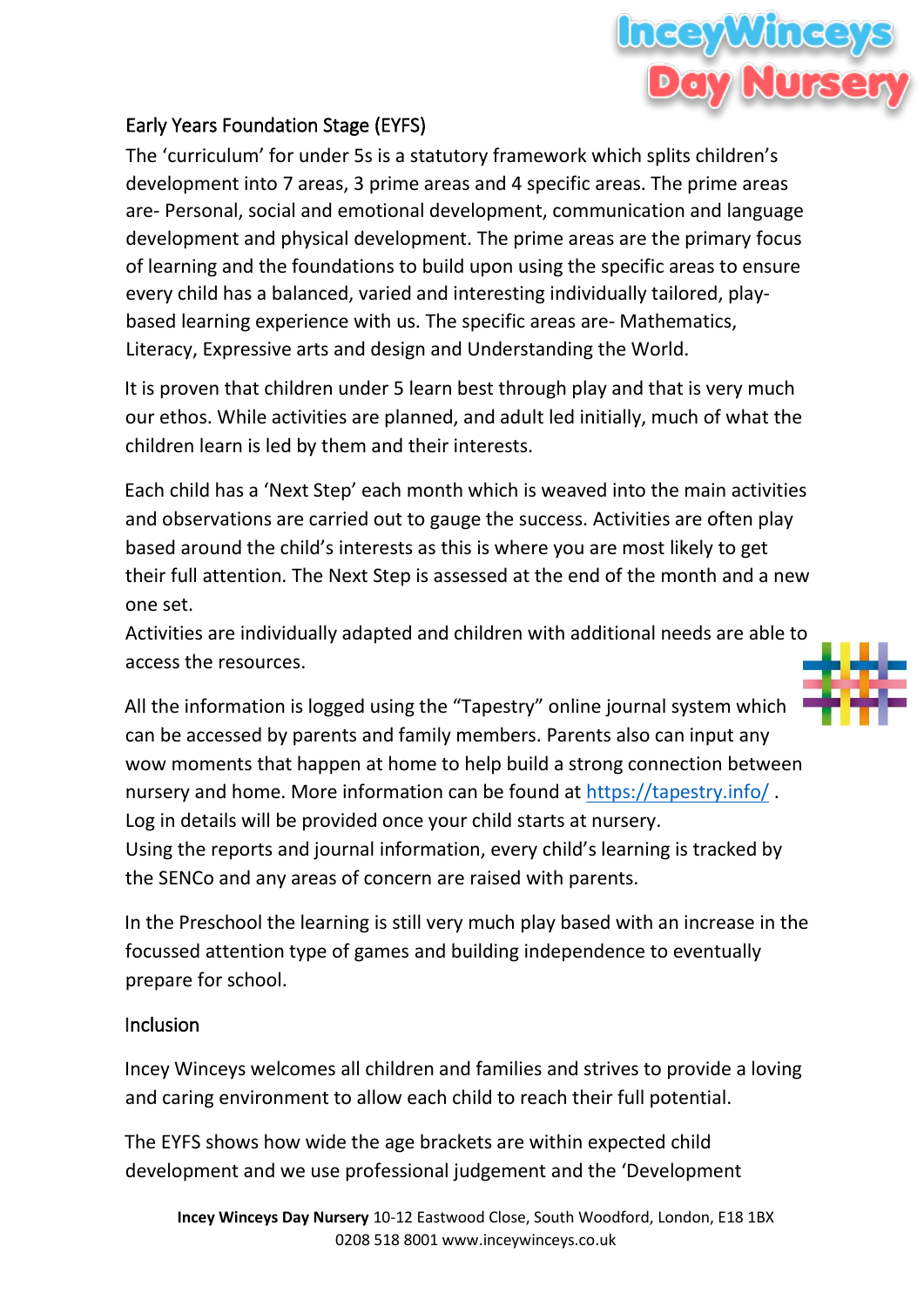

Matters' guidance to identify development that is delayed

or not expected. We tailor the activity and support every child within the setting to thrive.



Activities are individually adapted,

the EYFS is completely child-centred and tailored to meet the child's strengths and weaknesses and all children are able to access the resources. We value the early life of your little one and understand that every family has values and outcomes that are important to them, we welcome parental input wherever possible.

We recognise all behaviour as communication and understand that children who are pre-verbal all have different ways of communicating their needs. We do not use time out, we make sure every child feels included and welcome and have a focus on wellbeing. Behaviour trackers are used to try to find links or triggers for certain behaviours, and the environment or activity is adapted.

We welcome parents to ask questions if they have any with the SENCo, and we work closely with outside agencies such as physiotherapy, occupational therapy, speech and language therapy, The Grove (child development centre), social services and children's centres.

We celebrate a range of festivals and embrace all cultures within the nursery and preschool, and we welcome families to bring music, clothing or food (check the ingredients with the staff/chef!) to help us celebrate.

*We work with parents and are always happy to share ideas for things to do at home, just ask!*



#### **Security**

Security is to be taken very seriously and we have a finger print door entry system, and CCTV on all entry and exit points of the nursery, ensuring that we always know who is in the building at any time. We also have a buzzer on the front door with a camera to allow any visitors to be identified before being allowed access to the building. When your child starts we take two fingerprints from

the main carers, which of course are unique to you, which registers on our central system each time you enter or depart from the nursery. We will only allow children to leave with another person if you have previously notified us,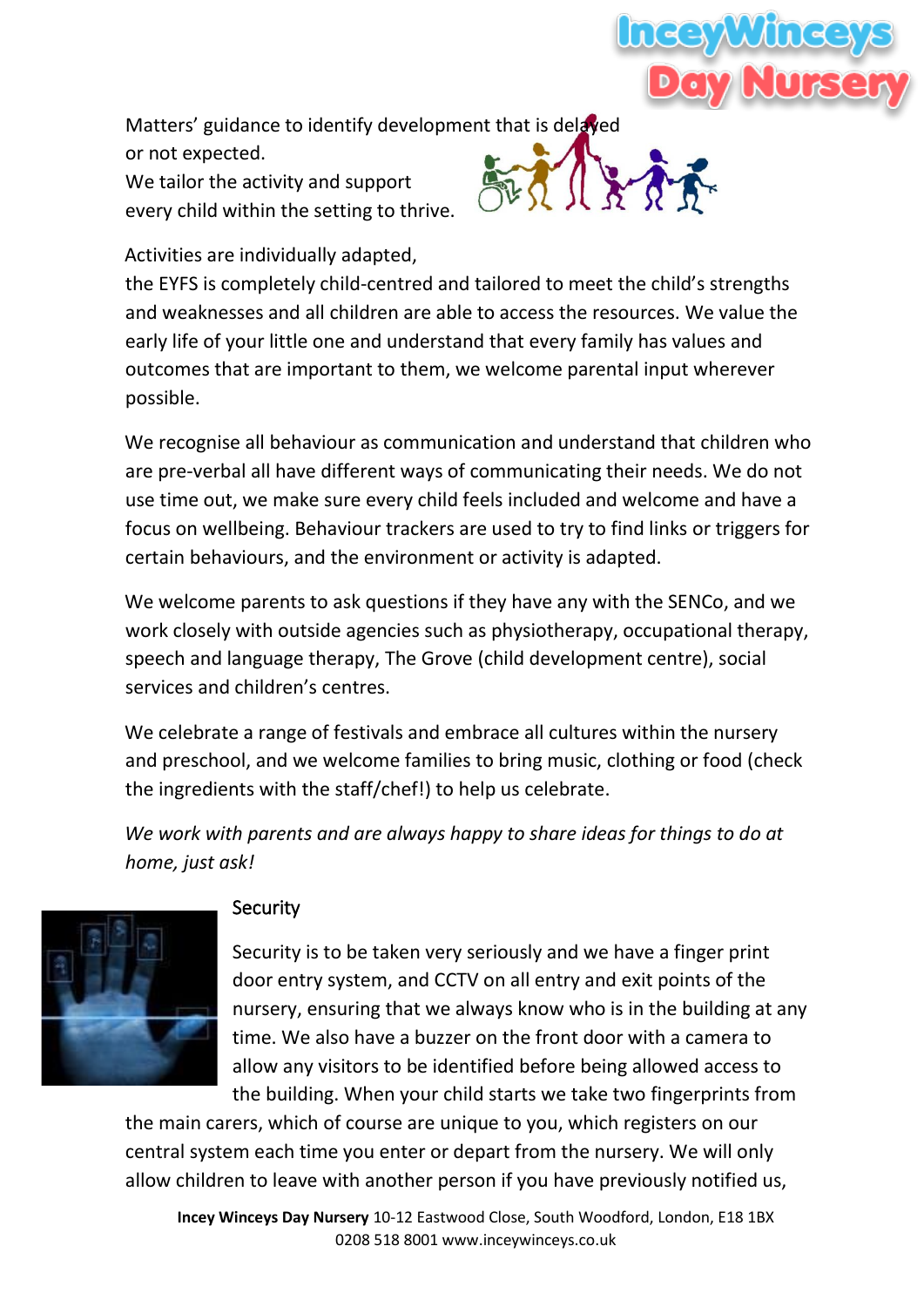

and upon checking the password that you have provided. A

photograph emailed in advance also helps. If we are ever in any doubt, you will be called to double check that you have authorised your child to be collected by someone else. **Please ensure the front door is properly secure after entering or exiting the building.**

#### Safeguarding & Recruitment

Safeguarding children is at the forefront of our practice and we expect that all parents and staff have a commitment to ensuring that children are safe, secure and protected from harm in every area of their wellbeing. We have stringent safeguarding policies and very robust recruitment procedures to ensure that all paid or voluntary staff looking after children are suitable to do so. This includes ensuring that every person has a current enhanced DBS (and is on the update service which is monitored twice annually or as needed) and references have been sought and decisions have been made on their suitability accordingly. New staff also complete a 3 month probationary period. Our lead safeguarding officer is in charge of keeping children safe and is the main point of contact for anyone with concerns. We welcome reports of concerns from everyone in our community

**Safeguarding is everybody's business.** 

#### Staffing, Key Person & Ratios

We are a team who work closely together and continuously strive to receive ongoing training to further benefit the children within our care. The majority of staff are qualified to either NVQ level 2 or 3 in childcare, and other relevant qualifications of staff include degrees in Early Years or Education Studies or an NNEB. Ongoing training is provided throughout the year.

When your child starts at the nursery, he or she will be assigned a key person: this is a nursery practitioner who will bond with your child and pay particular attention to them. We aim for them to be there for either when you drop off, or when you pick up, and all children also have a secondary key worker, who also knows your child very well and will be able to take care of them. The ratios are as follows:

Babies under 2: 1 adult to 3 babies

2-3 years: 1 adult to 4 children

3+ years: 1 adult to 8 children

Please note these are the minimum ratios, and we strive to always have more staff than we need. We do not use agency staff to ensure consistency of care and use cover staff from other rooms when needed.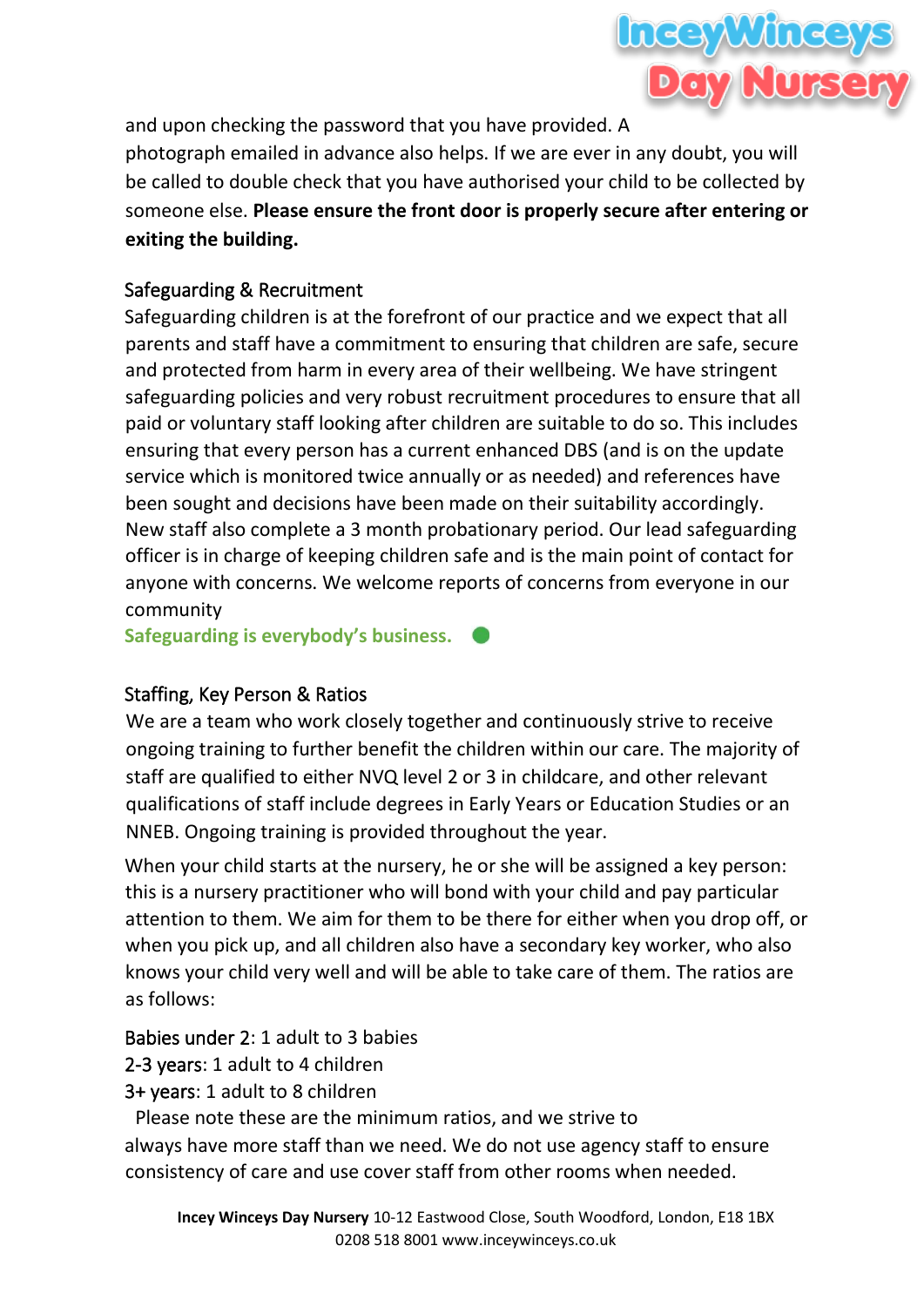

You can find our staff board displayed in the entrance hall of the nursery.

On the premises we have:

#### **•** A Lead Safeguarding Officer – Mick Kingswell

Their role is to ensure all the children are safe and deal with all issues surrounding child abuse, and making necessary calls or referrals to Social Services. There are also deputy safeguarding officers to ensure there is always someone available to speak to in the event of having a concern.

#### **•** A SENCO and deputy SENCO – April Rohen and Abbie Mileham

Through daily observations and generally spending time with the children, any developmental concerns the keyworker may have are fed back to the SENCO, who is fully trained and attends regular forums and refresher sessions. Their role is to work alongside the parent/carer to support the child wherever necessary to ensure they fulfil their learning potential, and to identify any areas that may need extra help or attention.

#### **•** A Fire Safety Marshall – Ella Rajan

Their role requires regularly practicing fire drills, and continually testing the fire alarm system at the nursery.

#### **•** A Behaviour Management Co-Ordinator – Christine Payne

Their role is to work with the parent/carer to discourage negative behaviour such as biting, fighting or swearing.

#### • A Health and Safety Officer – One staff per room

Their role requires regularly risk assessing the building, removing or reporting hazards and maintaining a safe environment.

#### Drinks & Meals

We provide three meals a day and healthy snacks in between, which are all planned to make sure that your child gets five portions of fruit and vegetables a day through a healthy, balanced diet. We are also different from all the other nurseries in the area, in that we have a full time chef who not only prepares everything fresh and from scratch, but all of the children have both a cooked lunch and dinner: meaning you can spend more time with them when they get home, as you won't have to worry about

cooking! Our onsite chef never adds salt or sugar in her recipes, making them as healthy as can be.

If your child has an allergy then please ensure that it is stated in the contract, and please be sure to tell all the staff working with your child, as well as the nursery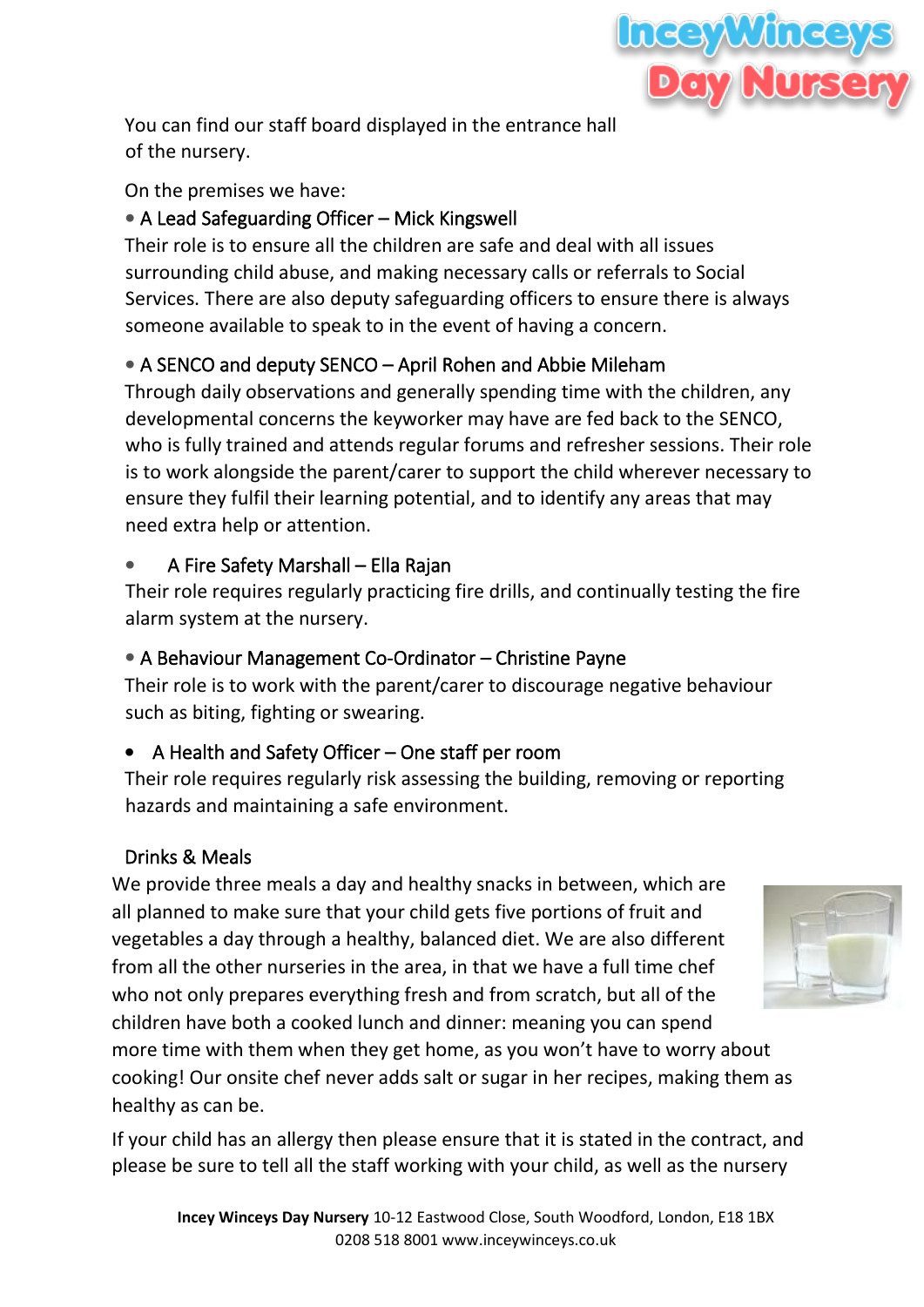manager who can inform our chef. We can then make sure that we provide a menu for your child which will cater for their needs appropriately. Vegetarian, vegan and religious dietary requirements are all catered for and are many and varied, so please just let us know what works for you and your child.

If your child has an Epi-Pen for their allergies please let us know, staff are trained as and when necessary on how to administer and a health care plan must be written prior to your child starting.

#### \*\* Please note: NUTS are not currently provided due to a number of children who have serious allergic reactions to these foods \*\*

We give the children fresh water and milk to drink throughout the day and ask that juice is not provided unless your child will not drink milk or water. If this is the case it must be provided in a named cup with a spout (no juice in baby bottles please).

For young babies we ask that you provide a box of their regular formula milk and bottles that we can keep at the nursery, or breast milk stored and kept hygienically that we can give according to your babies' routine. It's up to you when your child is weaning: if you would like to provide your own food that is fine, or if you are happy for our nursery chef to cater for your child then please let us know.

#### *NB: A sample of our most current menu is available upon request*

All staff are food hygiene trained to make sure the food provided is served in the safest way and to ensure the safety of the children is of the upmost importance.

We welcome parental input into our menus and feedback is valued. We adapt menus throughout the year to reflect celebrations and festivals and once a week each room does 'taste testing' sessions to try new foods.

#### Environment & Hygiene

As part of our ethos we have a personal commitment to being ECO Friendly. We have employed a specialist firm to dispose of our nappies, which means that they don't go to landfill and helps to save our environment. The nappies are disposed of hygienically and are incinerated and recycled: generally turned

into road tarmac! We welcome children in re-usable nappies and will always accommodate your child's individual hygiene requirements.





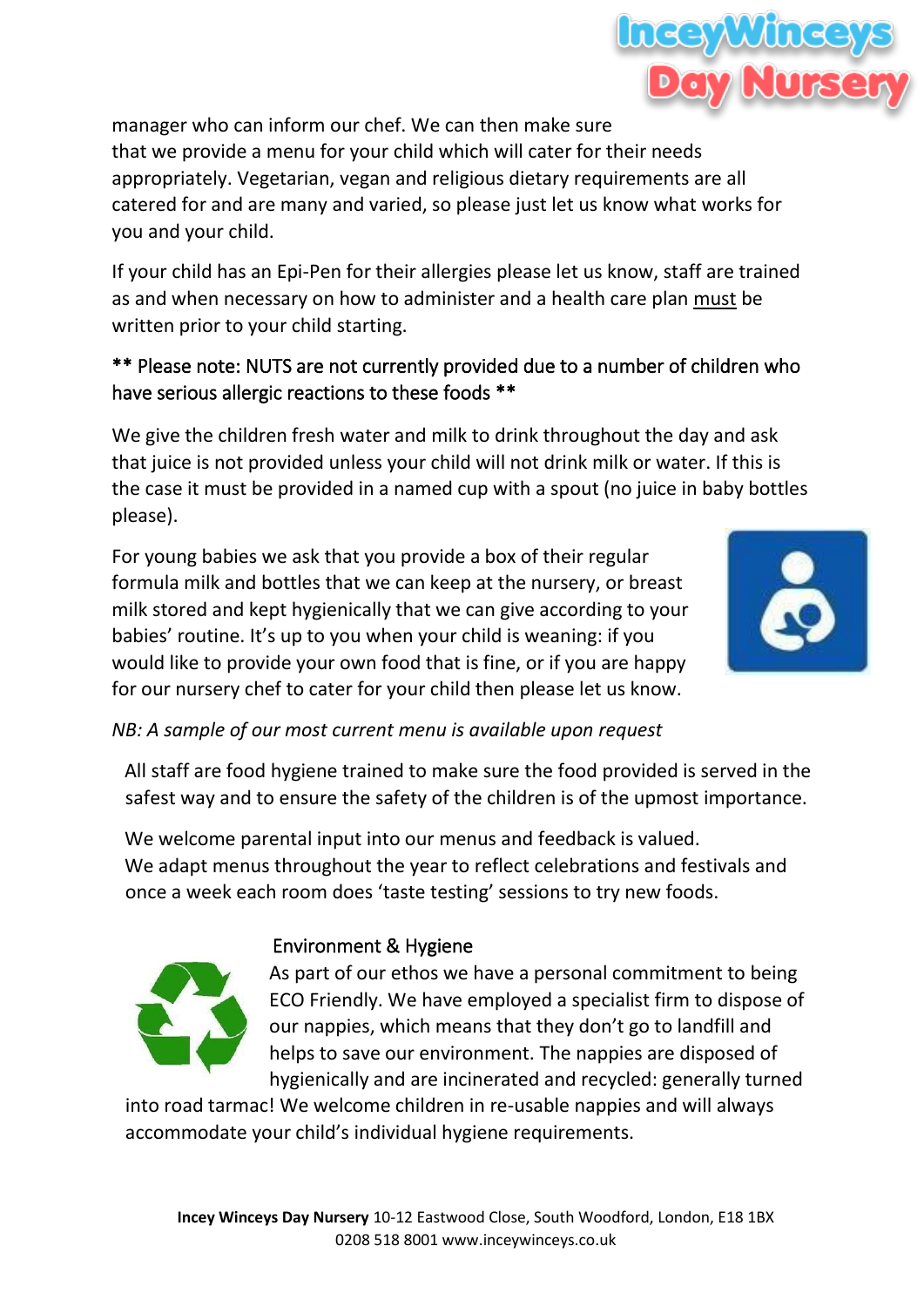We strive to teach the children at the nursery from an early age the importance of taking care of their world and the children tend the nursery herb garden and plants. The herbs are harvested and used in the cooking.

We have hand sanitisers in various locations in the nursery to help keep hands clean and germ free and have a strict 'no shoes' rule in our baby rooms to prevent unwanted germs spreading to the children. We ask all parents, staff and visitors to respect this no shoe rule so remember to wear matching socks!

All babies and older children have individual sheets and blankets which are washed on a weekly basis, or more often if required. Individual flannels are used and washed daily at each mealtime to clean faces and hands, and from a very early age children are encouraged to learn how to wash their hands, thus encouraging a strong awareness of personal hygiene.

#### Medication Policies & Procedures

Just to put your mind at rest all staff (as of April 2021) are fully qualified in Paediatric First Aid.... so, you can rest assured that we will know what to do in the event of an emergency or accident.

We will administer medication as outlined below, but only if your child is well enough to be at nursery and is not contagious.

Incey Winceys Day Nursery reserves the right to refuse entry to any child who is deemed "ill". Unfortunately, due to ratios, if your child is off sick from nursery we are unable to offer an alternative day instead.

Medication may only be administered with written consent by you as the parent or carer and may only be administered by senior staff within the nursery. Senior staff are classified as Manager, Deputy Manager, Room Leader or Deputy Room Leader. Strict procedures are in place to ensure the safety and wellbeing of all children. Two members of staff must be present to give medicine to a child. For ongoing medication such as asthma pumps or emergency medication such as Epi pens that are required on a 'need to use' basis, you will be asked to complete a separate consent form or ongoing medication form.

Medication must be prescribed by a GP with the child's name clearly printed on the bottle by an authorised prescriber (GP) and must be a valid and recent prescription, the required dosage must also be stated on the prescription label. Exceptions to this rule include 'over the counter' medicines such as Calpol, teething gel or powders and nappy creams. We will not administer medicines such as 'Medised' even if prescribed, unless there is a necessary medical requirement for this medication. Wherever necessary training will be given if specialist administration of medication is required: you as a parent will be



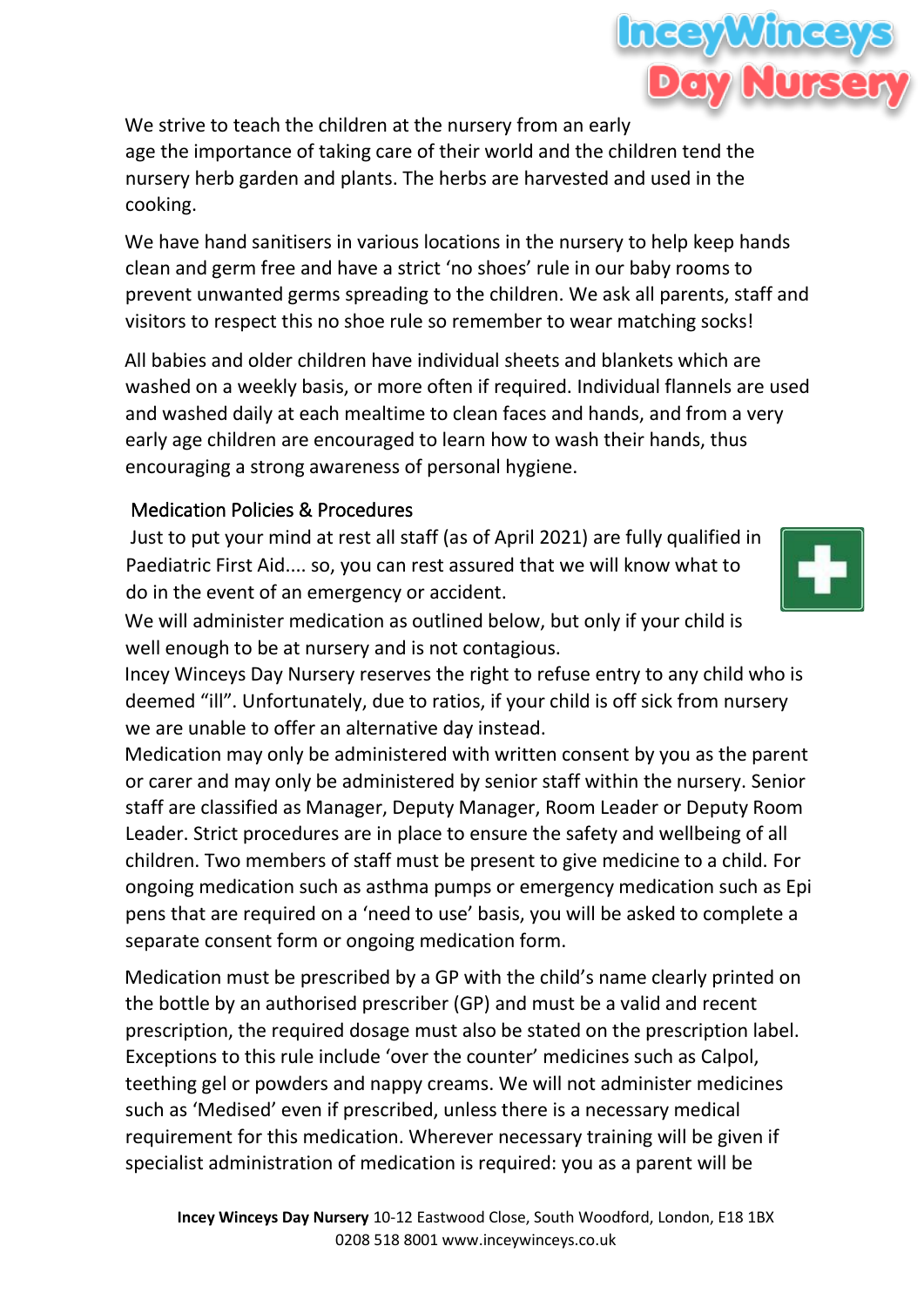

expected to have an input in this, to organise the correct professionals to carry out the training.

All medication will be stored appropriately, in a locked cupboard or refrigerator and out of the reach of children.

If your child has been prescribed a course of antibiotics we are happy to administer these, providing they have had them before and have had no adverse reaction. If your child has not had antibiotics before, you will be required to keep them at home for 48 hours.

You will be required to sign a form every time any medication is required or administered. If you have given your child any kind of medication in the twelve hours prior to attending nursery a form will need to be completed and signed to ensure that all staff dealing with your child are aware of it and will be able to monitor the child appropriately.

In the event of a child becoming unwell rapidly, we will take the necessary steps to prevent an emergency arising. This may mean that we need emergency consent to give Calpol to reduce a very high temperature. When you register with the nursery you will be asked to sign a consent form allowing us to administer Calpol if a child's temperature has reached 39 degrees Celsius or more, to help bring it down. In such situations we will always try to contact you and a form will still need to be signed.

#### Sickness and Contagious Illness Policy

It is part of our commitment as childcare practitioners to ensure the well-being and health of all the children within our care. It is therefore important to have a policy for sickness and contagious illness, and it is also crucial that this policy is strictly adhered to, as not only may the health of your child be affected, but also that of others. Please keep this policy for your future reference, and please make sure that you read and are familiar with the details of the policy. If a child is deemed sick within our care, we will contact the parent or carer immediately and inform them of the nature of the illness, actions taken and recommendations.

#### PLEASE KEEP YOUR CHILD AT HOME IF YOU SUSPECT THAT THEY MIGHT BE ILL.

If your child is suffering from any of the following illnesses, please follow the exclusion periods as set out below:

Vomiting/ Diarrhoea: should remain at home for 48 hours after the last bout of vomiting or diarrhoea.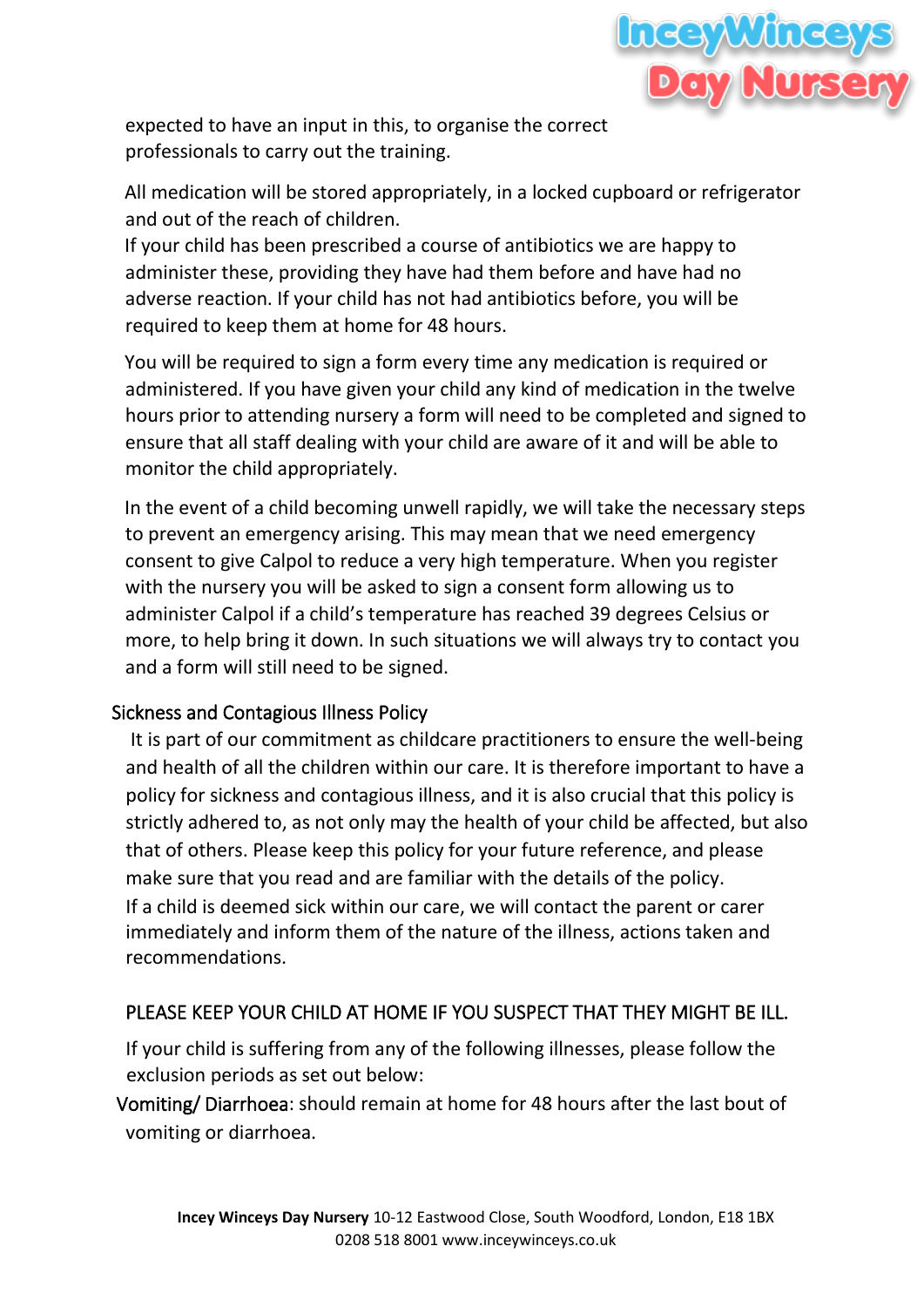

Conjunctivitis: your child should be treated as soon as the

infection becomes apparent and the treatment (ointment, drops or cream) should be applied at least once at home. The child can return as long as they are well and the medication is signed in if required.

 Chickenpox: your child should be kept at home for 7 days from the appearance of the rash and until the spots are dry.

 Gastro-enteritis or food poisoning: Should not return for at least 48 hours and by the advice of a doctor.

 Measles: Should not return until 7 days after the appearance of the rash Head Lice: Until treatment has been given

 Mumps: Until the swelling has subsided and 7 days from onset, please also get medical advice to see if it is safe to return

German measles (Rubella): Should not return before 7 days from the onset of the rash and should only return if a doctor has confirmed good health.

Covid-19: high temperature, new and persistent cough and/or changes to taste or smell- follow most recent Government advice. Confirm with a test and isolate for 10 days. Can return after 10 days if temperature is no longer high.

The following are infectious illnesses and you should seek medical advice before your child returns:

| Streptococcal Infection | Hepatitis A and B      | <b>Scabies</b>       |
|-------------------------|------------------------|----------------------|
| Scarlet Fever           | Impetigo               | Hand, foot and mouth |
| Whooping Cough          | <b>Glandular Fever</b> | TB.                  |

As a nursery we have many pregnant parents so we ask that any infectious illnesses are reported, so necessary steps can be taken to best protect everyone from harm.

Within our policies we also have a list of diseases that must be reported to the department of health and Ofsted, which you are welcome to view should the need arise.

#### Covid-19

Over the course of 2020 we adapted some aspects described in this pack due to the ongoing impact of Covid-19. These include not allowing parents/ carers inside the building but dropping off and collecting children from the doorstep. We simply paused the fingerprints and will re-instate if and when it is deemed safe to do so. We have been carrying out tours virtually where possible, and holding open evenings at preschool on Zoom and using the track and trace system for visitors. We have increased the cleaning rotas and schedule deep cleaning when needed.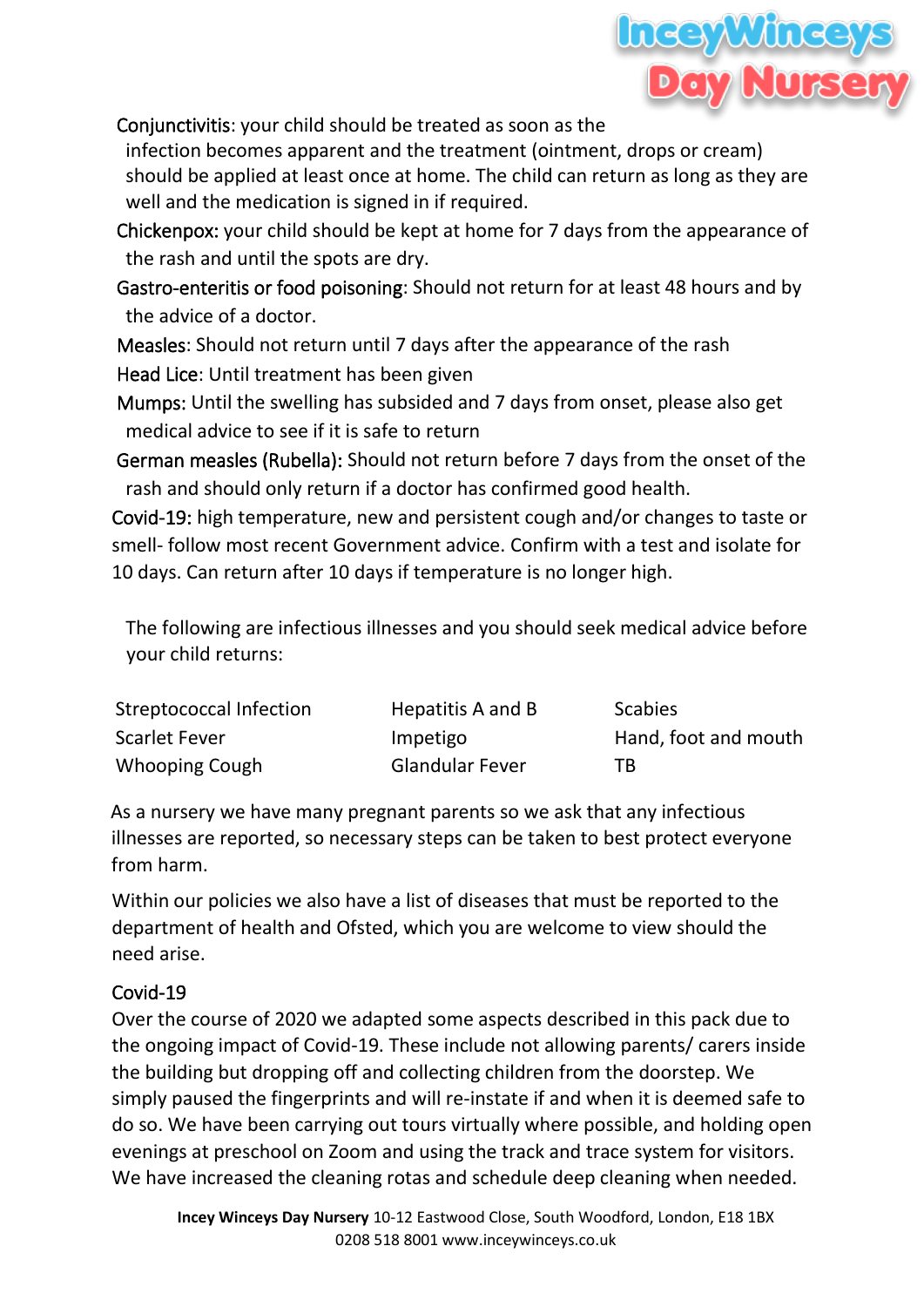We take temperatures at the door of each child and reserve the right to refuse entry to anyone displaying symptoms including a high temperature, new and persistent cough or change to smell or taste. We keep abreast of the changing Government guidance and test the staff weekly onsite. We maintain bubbles within each room wherever possible but the ratios and

safety of the children is paramount and at times staff may cover different rooms if needed.

Our staff are being vaccinated in line with the Government order by age so some have been vaccinated already and others will do so in the coming months. We welcome any queries with regards to the handling of the pandemic and

understand that this is a worrying time for families seeking care. The first day of the settling period will be carried out in the garden, weather permitting, and parents with settling children are encouraged to call during the day with any worries.

#### Settling In and Starting Day: What to Bring, What to Expect

So finally, the big day is here! You have made your decision and you are happy to start settling your little one into the fun and exciting days that they will spend at nursery.... What happens now?

#### Settling in....

A convenient time will be arranged 2 weeks before starting to begin gradual sessions that will enable your child to bond with their key worker and explore this new environment. The first session will involve you staying and answering questions about your child's

individual needs, likes, dislikes and routine. This is an important opportunity for both you and your child to get to know the staff and the way the nursery works. From there settling sessions will be arranged to ensure that we have covered each aspect of your child's routine, until eventually the first full day has arrived!

We increase the time spent with us by around an hour a day, but as with everything we are flexible and can adapt the schedule to meet the child's needs. Some little ones cry when they are left and others are happy to come straight in and start playing: it all depends on their personality! It can be hard to leave your child if they are crying but you are more than welcome to phone as many times as you like, to find out how they are – contact details can be found within this pack or on our website [www.inceywinceys.co.uk](http://www.inceywinceys.co.uk/) If we have reason to think they are unwell or very upset we will call you. On your child's first day you will more than likely be dropping them off at the peak time of the day, so please be prepared for a bustling and busy environment within the breakfast rooms! Before the first full day you will need to have provided:







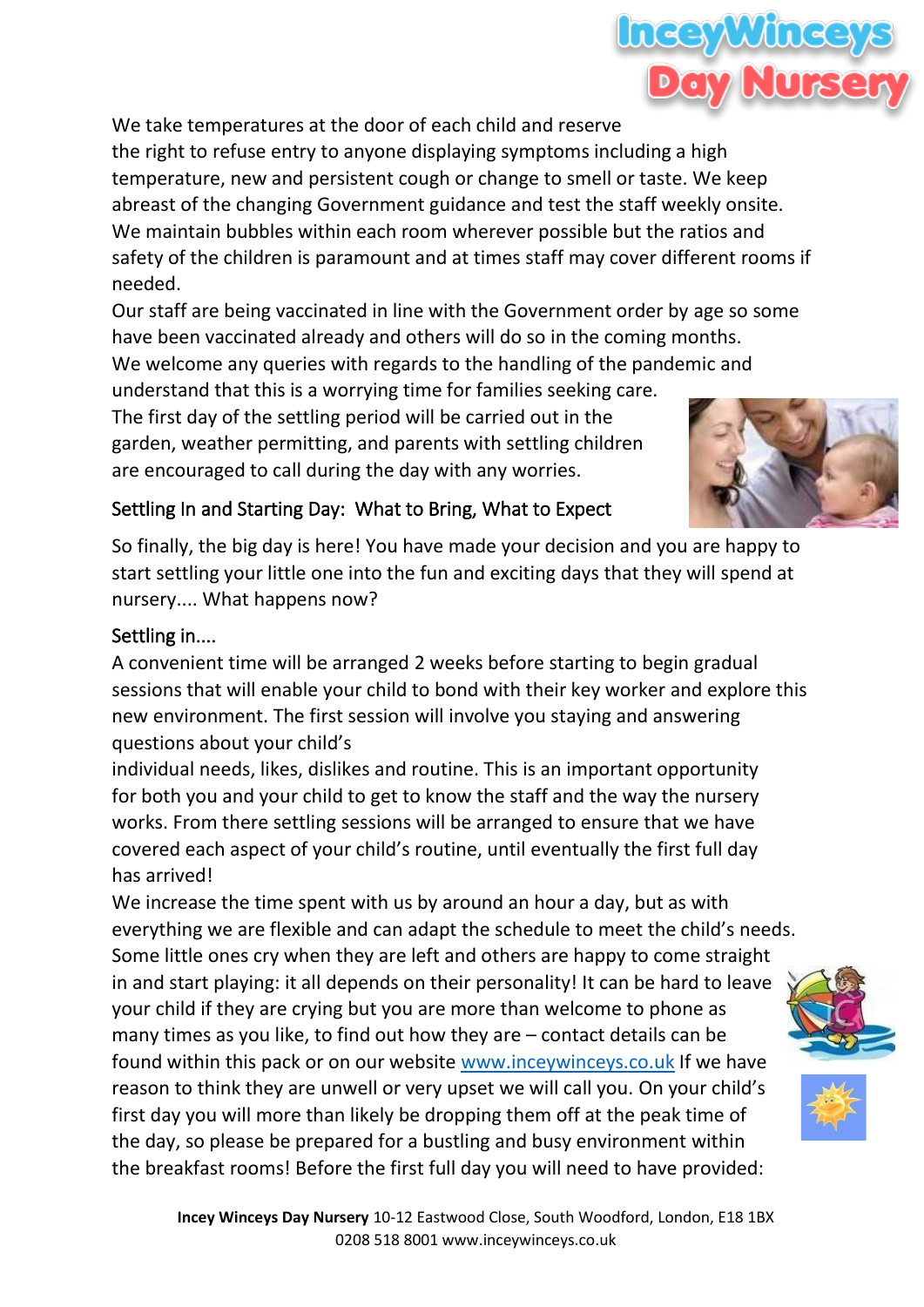

- \* A packet of nappies (if used) or enough washable nappy pants
- \* A couple of packets of baby wipes, or cotton wool
- \* Nappy or barrier cream if you would like us to use it
- \* Sun cream**, high factor** (minimum 25 spf, but we recommend 50 + spf)
- \* Suitable outdoor clothing eg. Sun hat or coat, hat, scarf & gloves
- \* If possible, a pair of wellies, a rain mac and an umbrella where appropriate
- \* A couple of changes of clothes
- \* Lots of spare pants, trousers and socks (and washable shoes! eg crocs) for those who are toilet training
- \* A box of formula milk or expressed breast milk if required.
- \* 2-3 bottles if required.
- \* A sleeping bag/ gro-bag or a favourite toy or comforter such as a teddy or \*dummy (if used) \*Please note that we as a nursery support the use of dummies during the settling period and sleep times. However due to the impact dummies can have on a child's speech we discourage dummies during play.

#### Settling between rooms

The same process is used when the child moves to a new room. We offer two weeks settling, with the child will first meet their key person and spend an hour or so in the new environment, gradually building to a full day. This is arranged between the old and new key person in agreement with the parent to ensure everyone is happy with the move. During the move to preschool (which is done the term after turning 3) we offer a week of settling which the children do as a group. Termly Parent Open Evenings are scheduled to allow parents and children to visit the Preschool, which is located in Unit 1 Station Estate, Eastwood Close (to the rear of the nursery).

To ensure a smooth transition should your child's key person leave, we have a secondary key person who knows your child very well who can take over.

To support our little ones during the move to preschool at the age of 3 we hold termly Open Evenings. The Pre-schoolers move over in small groups every half term or term following their 3<sup>rd</sup> birthday and settling is planned over a one-week period. As with everything the moving date is flexible and can be arranged with your child's key person if you feel they would need more than a week.

Fees and Payments We do not charge for the first two working weeks of settling, however after the first two weeks fees become payable as per your contracted days and hours. **Nursery Bank Details:** Incey Winceys Childcare Limited (Barclays Bank) Account number – **73838064** Sort code – **20 57 06** *Please include your child's name as payment reference on all bank transfers.*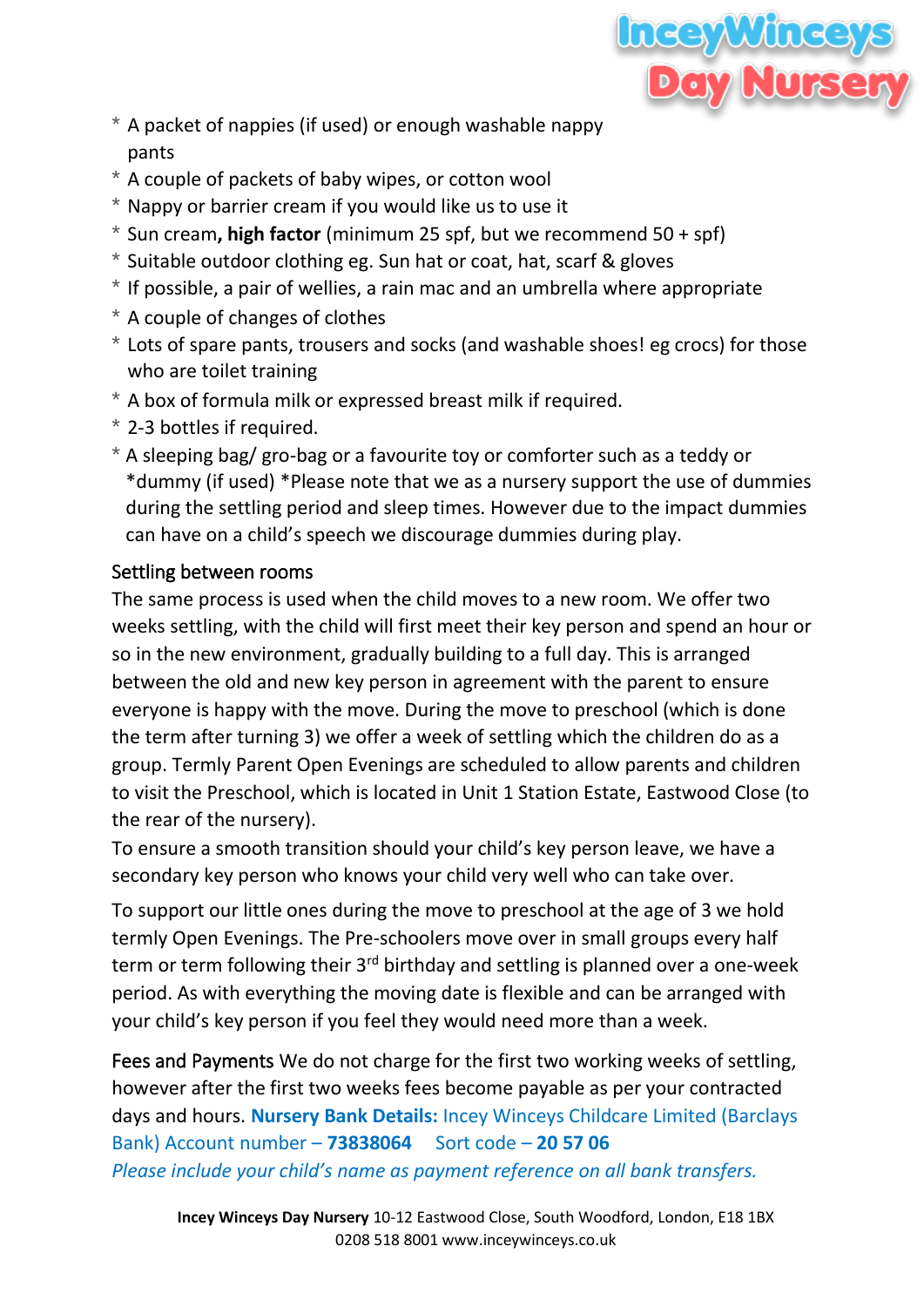

Although we are willing to consider accepting children for

one day per week we have experience that it doesn't work for everyone and we would like to be clear that if your children is unsettled or unhappy attending only one day per week we will arrange to meet with you and discuss increasing the days. Every child is different but usually two days per week as a minimum provides a more stable bond between child and key person.

#### **Force Majeure**

There may be reasons beyond the nursery's control that prevents the safe opening of the setting, such as extreme weather conditions, Government enforced closures, riots, civil unrest or strike action, loss of power or heating, or a high staff sickness rate meaning it is unsafe to operate, we reserve the right to charge a retainer fee of up to 50% of the usual monthly fees. However, depending on the individual situation and duration of the closure we may offer additional days in lieu of the days lost, or offer reimbursement for those parents unable to take days in lieu, eg. full time attendees.

#### **The following fees apply from 1st April 2021:**

| Age               | From April 2021 |
|-------------------|-----------------|
| Under 2 years     | £66 per day     |
| $\vert$ 2-5 years | £64 per day     |

#### **Baby Room Monthly Fees**

| 2 days per week | 3 days per week | 4 days per week | 5 days per week |
|-----------------|-----------------|-----------------|-----------------|
| £572.00         | £858.00         | £1,144.00       | £1,430.00       |

#### **Ants Room / Pre-School Monthly Fees**

(charged from the month after a child turns two years of age.)

| 2 days per week | 3 days per week | 4 days per week | 5 days per week |
|-----------------|-----------------|-----------------|-----------------|
| £554.67         | £832.00         | £1,109.33       | £1386.67        |

#### **Monthly Fees after 15 hours of Early Years Funding**

(commencing the **term after** your child turns 3 years of age or 2 years for 2 year funding) The funding must be spread across a minimum of two days. Term dates begin in January, April and September.

| 2 days per week | 3 days per week | 4 days per week | 5 days per week |
|-----------------|-----------------|-----------------|-----------------|
| £269.71         | £547.05         | £824.38         | £1,101.71       |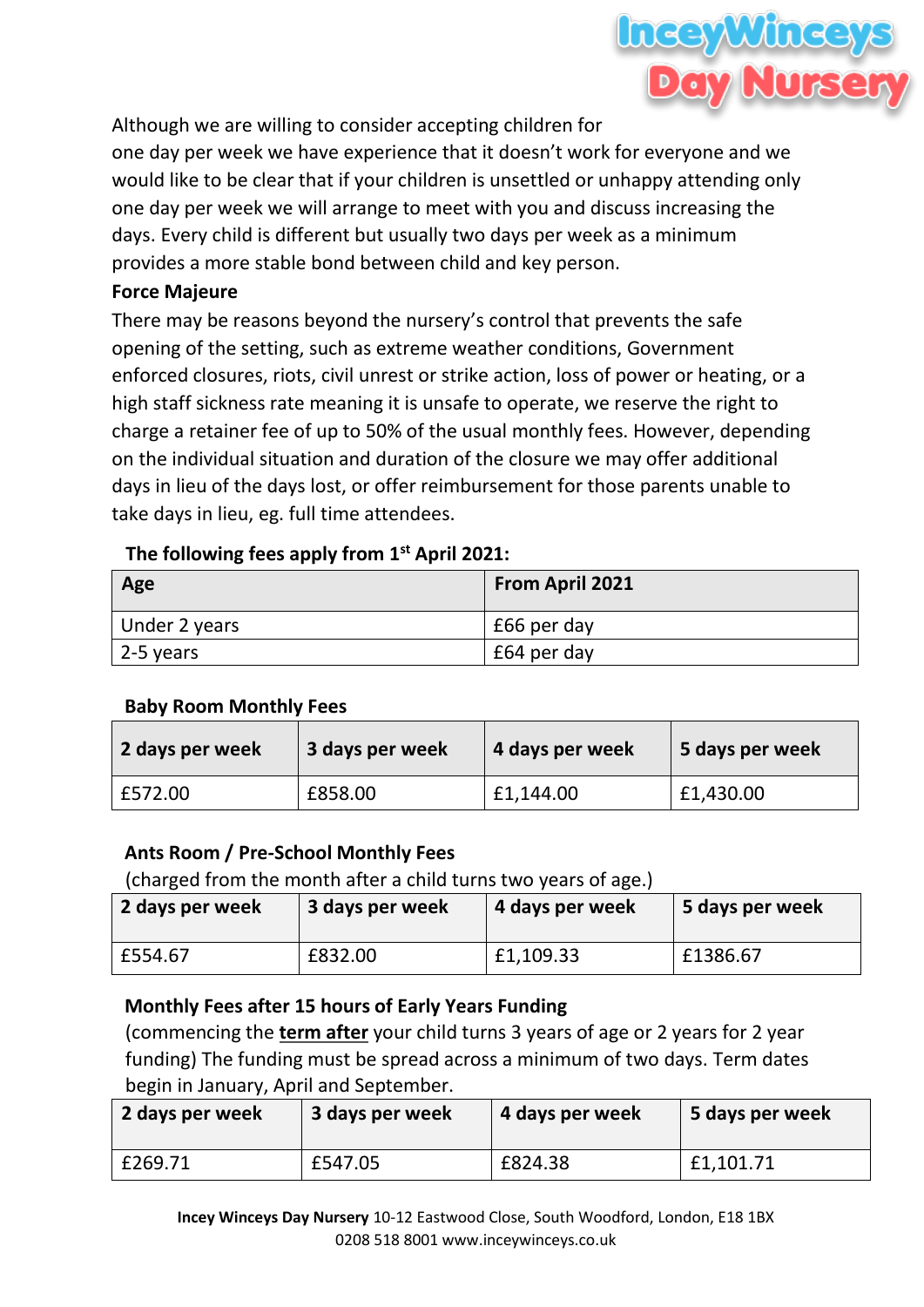

**Pre-School Monthly Fees having deducted 30 hours of Early Years Funding** Available from September 2017 (commencing the **term after** your child turns 3 years of age) The funding must be spread across a minimum of three days. Term dates begin in January, April and September. Please apply online at [www.childcarechoices.gov.uk](http://www.childcarechoices.gov.uk/) and provide the office with your eligibility code the term before the funding commences.

| 3 days per week | 4 days per week | 5 days per week |
|-----------------|-----------------|-----------------|
| £262.10         | £539.43         | £816.76         |

**As a full time setting that opens 51 weeks of the year we spread the funding over the full year, so currently the funding is equivalent to 11 hours a week (rather than a school nursery doing 15 hours per week over 38 weeks of the year and not operating in school holidays). Therefore, the extended hours would be spread over the full year and be equivalent to 22 hours per week. The funded hours are deducted from the monthly balance.**

Fees are payable one month in advance, to be cleared funds by the 1st of the month. Fees can be paid by standing order and childcare vouchers. Please note, we do not have a card machine. We are registered with the majority of childcare voucher companies, and if we are not registered with your provider we will gladly register with them at your earliest convenience.

Fees are calculated evenly over the year and weekly fees are multiplied by 52 (weeks) and divided by 12 (months). Incey Winceys is open all year round with the exception of bank holidays and the days between Christmas and New Year. Fees are payable for these days and have been calculated accordingly on a prorata basis. **Fees are payable even if your child does not attend.** We do not offer swap days but subject to availability we may be able to offer additional days which are charged at the daily fee. Monthly invoices are sent via email so it is important to provide the best email contact for you, and to update us if this changes as soon as possible.

#### **Deposits**

We take a half month fee to guarantee your child a place at the nursery. This is refundable when your child leaves providing there are no fee arrears, and the required amount of notice has been given. The deposit is to retain your child's place and is only refundable after your child has taken the place. Unfortunately, it is not refundable if your plans change and you no longer require the place. The notice period to end your contract is four weeks and must be in writing. We appreciate most families cannot wait for a place, so we do not operate a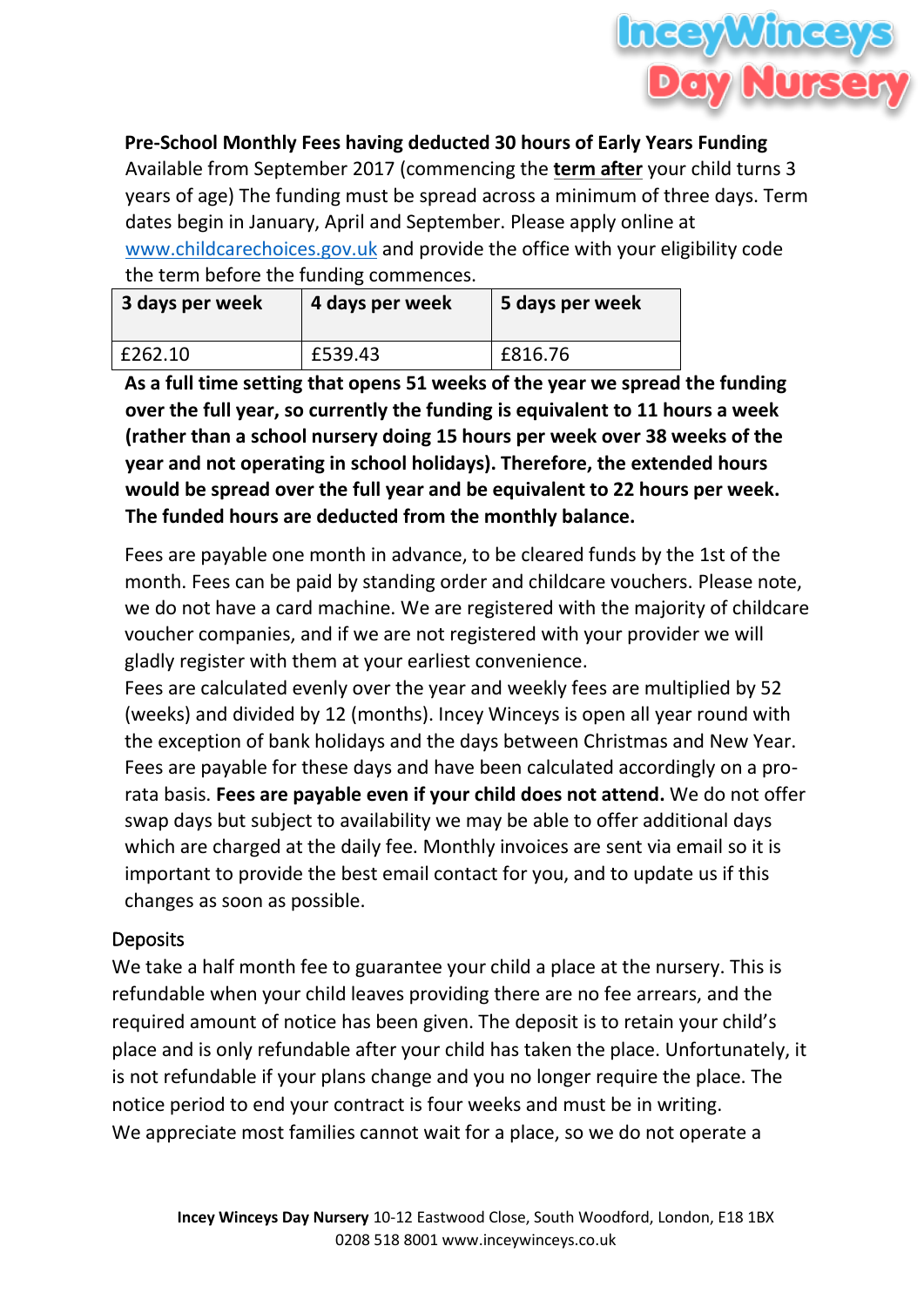

waiting list. We will only take deposits for places we can guarantee and can only advise if a place comes up earlier.

#### **Deposits for under 2 years:**

| 2 days per week            | 3 days per week | 4 days per week | 5 days per week |
|----------------------------|-----------------|-----------------|-----------------|
| £286.00                    | £429.00         | £572.00         | £715.00         |
| Denneits for over 2 years. |                 |                 |                 |

**Deposits for over 2 years:** 

| 2 days per week | 3 days per week | 4 days per week | 5 days per week |
|-----------------|-----------------|-----------------|-----------------|
| £277.33         | £416.00         | £554.67         | £693.33         |

**Non-Payment or Late Payment of fees:** Incey Winceys reserves the right to exclude any child whose fees are not paid. If fees are not paid, we will make arrangements to reclaim any outstanding fees and costs that have been incurred through non-payment. Late payment of fees will result in a penalty of £15 per day for every day that the fees remain unpaid.

#### **Fee Increases**

Fees are subject to reasonable increases, normally once per year, and usually in April. You will be given at least one month's written notice of any fee increase. This is in line with rising costs and inflation.

#### **Late Collection**

In the unfortunate instance that a situation arises which causes a late pick up of your child, please inform us as soon as possible so that we can ensure that we have sufficient staff in place to look after your little one. Preferably your emergency contact will be available to collect your child, however please keep us informed as our uncollected child policy states that we must have contact with a parent within 10 mins of closing time. If we have not heard from the parents after 30 minutes, Social Services will be contacted. We charge £15 per 15 minutes after 6pm for late collection.



#### OFSTED

Our OFSTED Reports can be found on the OFSTED website [www.ofsted.gov.uk](http://www.ofsted.gov.uk/) using our registration number **EY394970** for the main nursery and **EY432979** for the Preschool.

#### Keep In Touch

**Please visit our web: [www.inceywinceys.co.uk](http://www.inceywinceys.co.uk/) The newsletters section password is inceyacc355**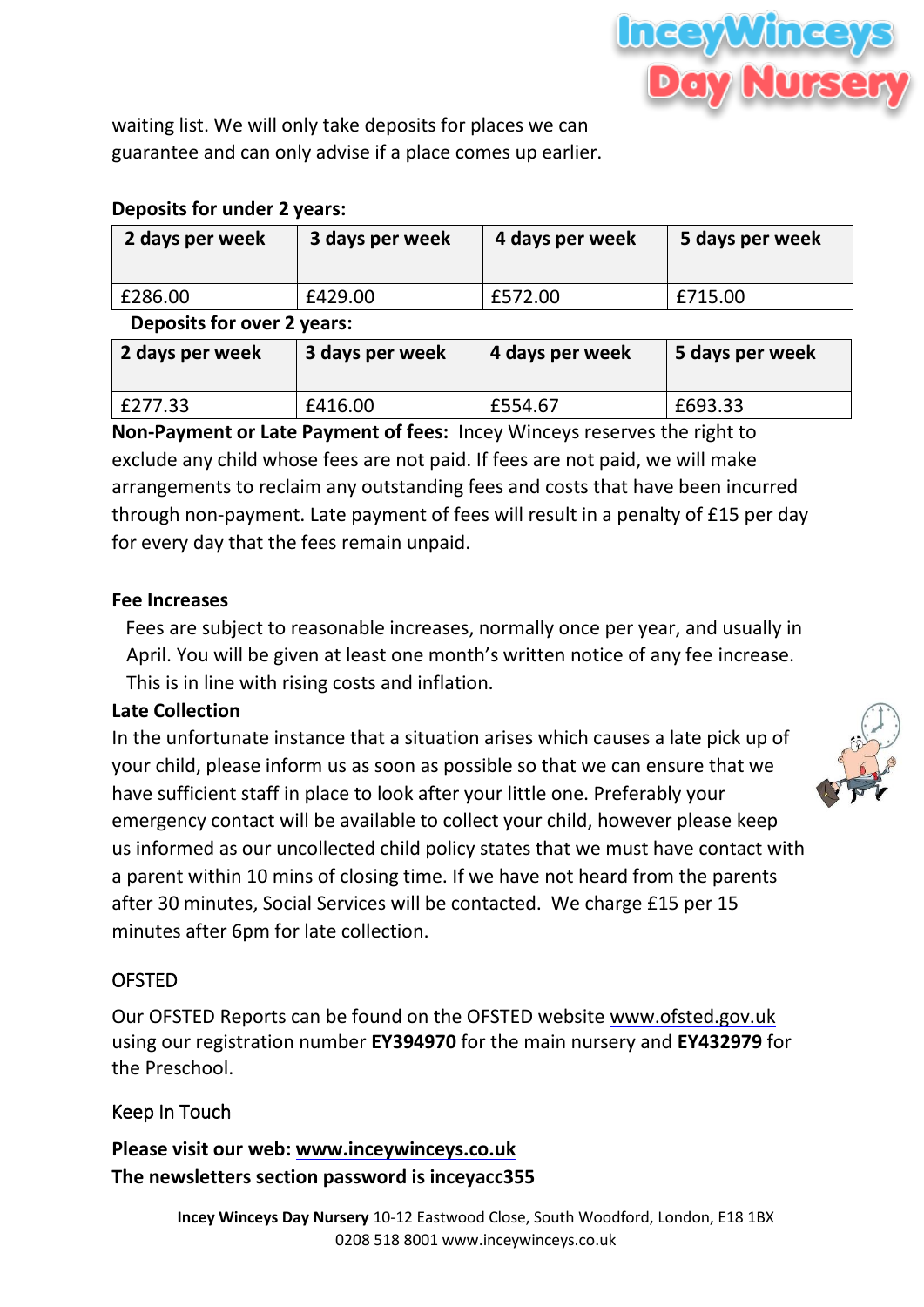

We have an app for updates and reminders which is free to download from the Apple app store or the Google Play store. Search "ourschoolsapp" and download the app, then search for us using our postcode  $-$ E18 1BX. Allow notifications and never worry about missing a message or event again!

We update parents on events via our Facebook page too so please add 'Incey Winceys Day Nursery' as a friend.

The following email addresses can be used to reach members of Management:

Hannah (Managing Director and Finance Officer)– **inceywinceys@live.com** April (Manager and SENCo)- **inceywinceys@rocketmail.com** Safeguarding email contact **inceywinceys.safeguarding@outlook.com** Mick Kingswell (Deputy Manager) – **[inceywinceys@outlook.com](mailto:inceywinceys@outlook.com)**

Direct room email contacts can be found on our schools app The main nursery contact number is **0208 518 8001** *Then press 1 for the Office, 2 for Baby room, 3 for Ants room, 4 for Preschool* 

The preschool phone is an IP phone which relies on the internet so if the phone is not working the preschool can be reached on a secondary line – **0208 530 5858**

#### **Complaints and Compliments**

We welcome feedback from parents at every opportunity.

Most concerns can be dealt with verbally between staff and we strive to address issues quickly and efficiently. If issues are serious please put them in writing to be formally addressed. You can always email the management team with any queries, issues or complaints.

If you feel that your complaint is serious enough to be directed to OFSTED then they can be contacted on **0300 123 1231**, or via the website:

[www.ofsted.gov.uk/parents](http://www.ofsted.gov.uk/parents)

We hope that this situation never arises, and that you will always feel that your children are receiving an excellent quality experience within our setting.

#### **What to do next?**

Now you've read through the paperwork and decided to book a place, you need to complete the pages 20-29 and return to Incey Winceys for countersigning, along with a form of ID for your little one.



After this, we will confirm the place is available and ask you to make a BACS

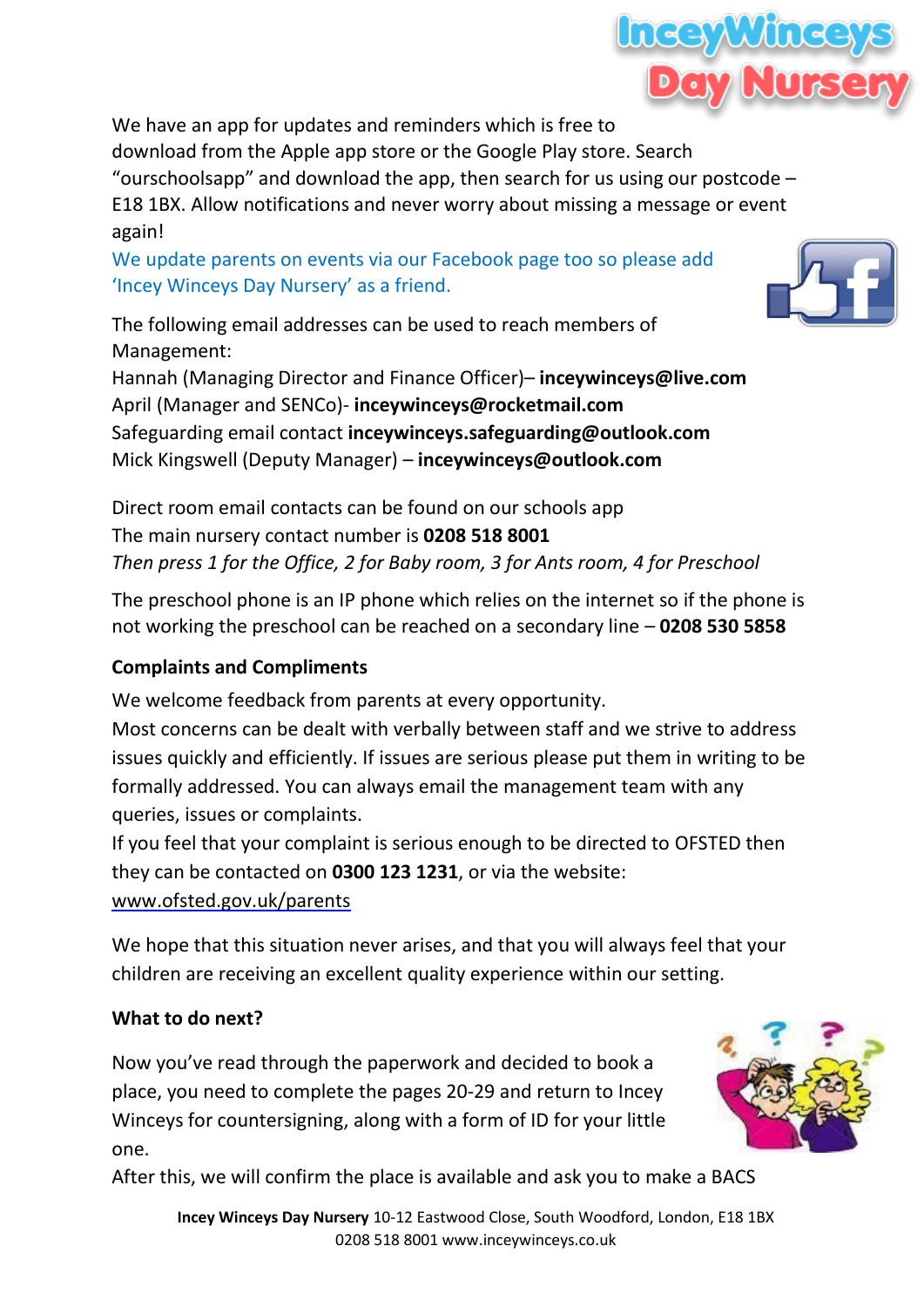

payment of the deposit amount to secure the place, just remember to put your child's name as a reference.

We will confirm receipt and secure the place, ready for the settling period. A member of the team will be in touch to arrange the 2-week settling period nearer the start time, and in the meantime if you have any queries just give us a call or drop us an email.

The following email addresses can be used to reach members of Management: Hannah (Managing Director and Finance Officer)– **inceywinceys@live.com** April (Manager and SENCo)- **inceywinceys@rocketmail.com** Safeguarding email contact **inceywinceys.safeguarding@outlook.com** Mick Kingswell (Deputy Manager) – **[inceywinceys@outlook.com](mailto:inceywinceys@outlook.com)**

For working together, if your child is coming from another nursery please share any developmental records you may have that will help us plan and meet their needs. If they use the Tapestry system they will be able to send across their learning journal online and we can resume where they left off.

And remember, download our app to keep in touch and enable alerts to never forget an event again! "our schools app" free from the Google play store or the App store.

If any of the details change in the time between booking in and starting, we would really appreciate an email us to update the information.

You can see our full list of policies and procedures on our website:

[www.inceywinceys.co.uk/policies\\_procedures/](http://www.inceywinceys.co.uk/policies_procedures/)

**Please keep this part of the welcome pack for future reference, and return pages 29-29 to book your place.**

**We look forward to welcoming your little one to our nursery and being part of their Early Years.**

**Thank you**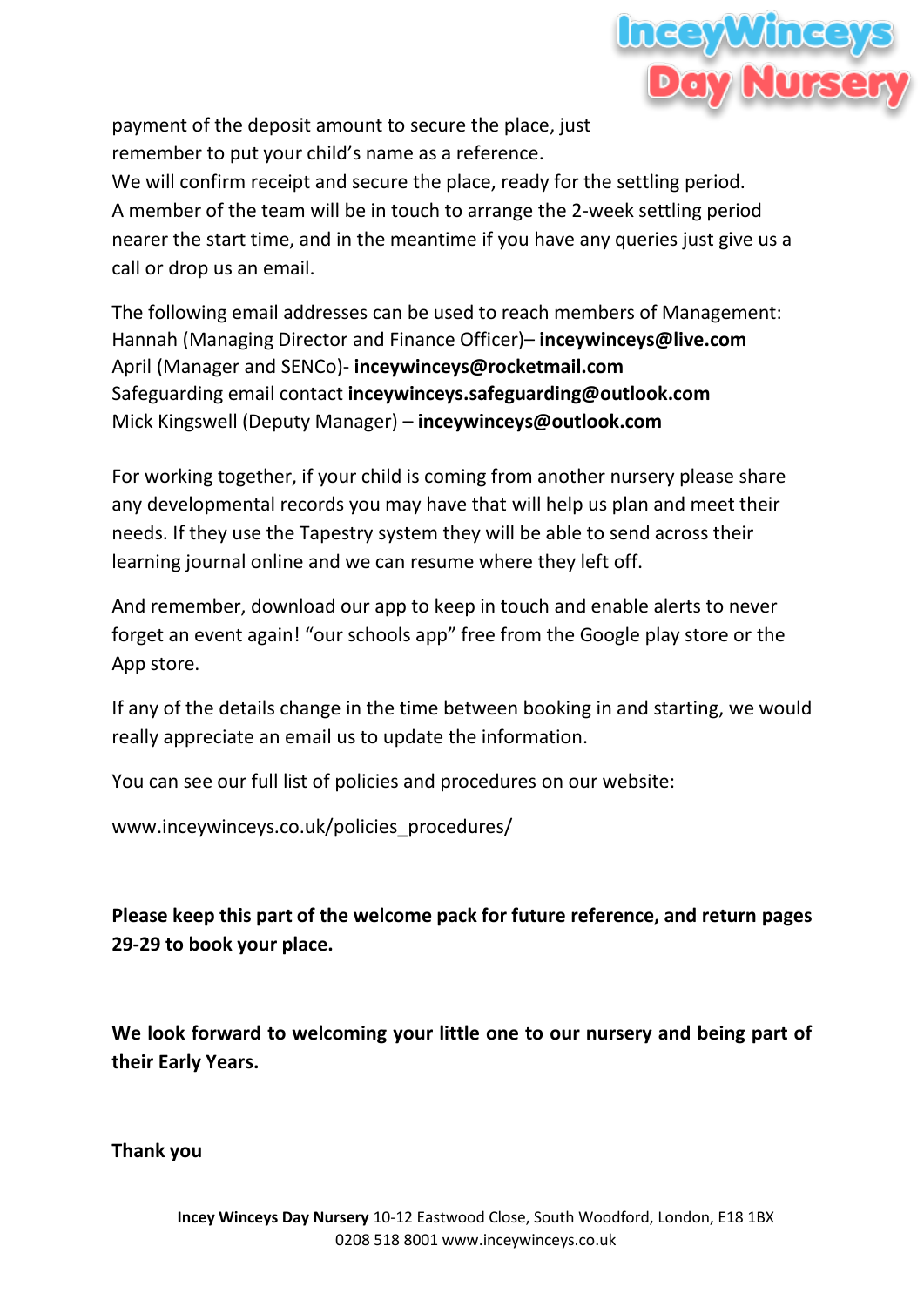Child's Name\_\_**\_\_\_\_\_\_\_\_\_\_\_\_\_\_\_\_\_\_**\_\_\_\_\_\_\_\_\_\_\_\_\_\_\_\_\_\_\_\_\_\_\_ Page 20



#### **Contractual Terms**

**Incey Winceys Day Nursery agrees to:**

Care for the child during the contracted hours *with the exception of force majeure*.

Comply with all requirements of registration as laid down by the regulatory body (Ofsted) and the care standards act part 10A.

Comply with all requirements laid down by his/her insurance company

Provide suitable developmental experiences appropriate to the age and stage of the development of the child named.

Give at least four weeks' written notice of annual holiday and as much notice of other leave as possible.

Notify the parent/guardian of any accident or injury occurring whilst the child is in the care of the nursery.

Be available to discuss with the parent/guardian the care and development of the child, to be arranged if either the parent/guardian or nursery requests it, at a mutually convenient time if so required by them.

To provide the child with meals, and such meals will be nutritionally balanced and prepared with due regard to the dietary, cultural and social requirements of the child.

Ensure that the child has the opportunity to take part in activities in and around their local community.

Maintain appropriate insurance cover, including public liability, content and motor insurance If a child acts in a way that puts any other child or adult at serious risk of harm, we may

terminate the contract with immediate effect, and without notice

#### **The Parent (s)/ Carer (s) agree to:**

Arrive and collect the child on time

Adhere to the policies and procedures of the nursery

Be available to discuss with the nursery the care and development of the child if so requested by the nursery at a mutually convenient time.

Inform the nursery of any medicine prescribed by the child's doctor and give written permission for a senior member of the nursery team to administer the medicine if such administration is required. Written permission will be required each time medicine is administered. Notify the nursery at the beginning of each contracted period of any accident or injury the child may have suffered since last in the care of the nursery, as the nursery is required to record details of injuries to the child. Period of notice to end the contract:: FOUR WEEKS (notice of termination of the contract must be given in writing)

| Signed parent/carer | Date |
|---------------------|------|
|                     |      |
|                     |      |
| Manager Sign_       | Date |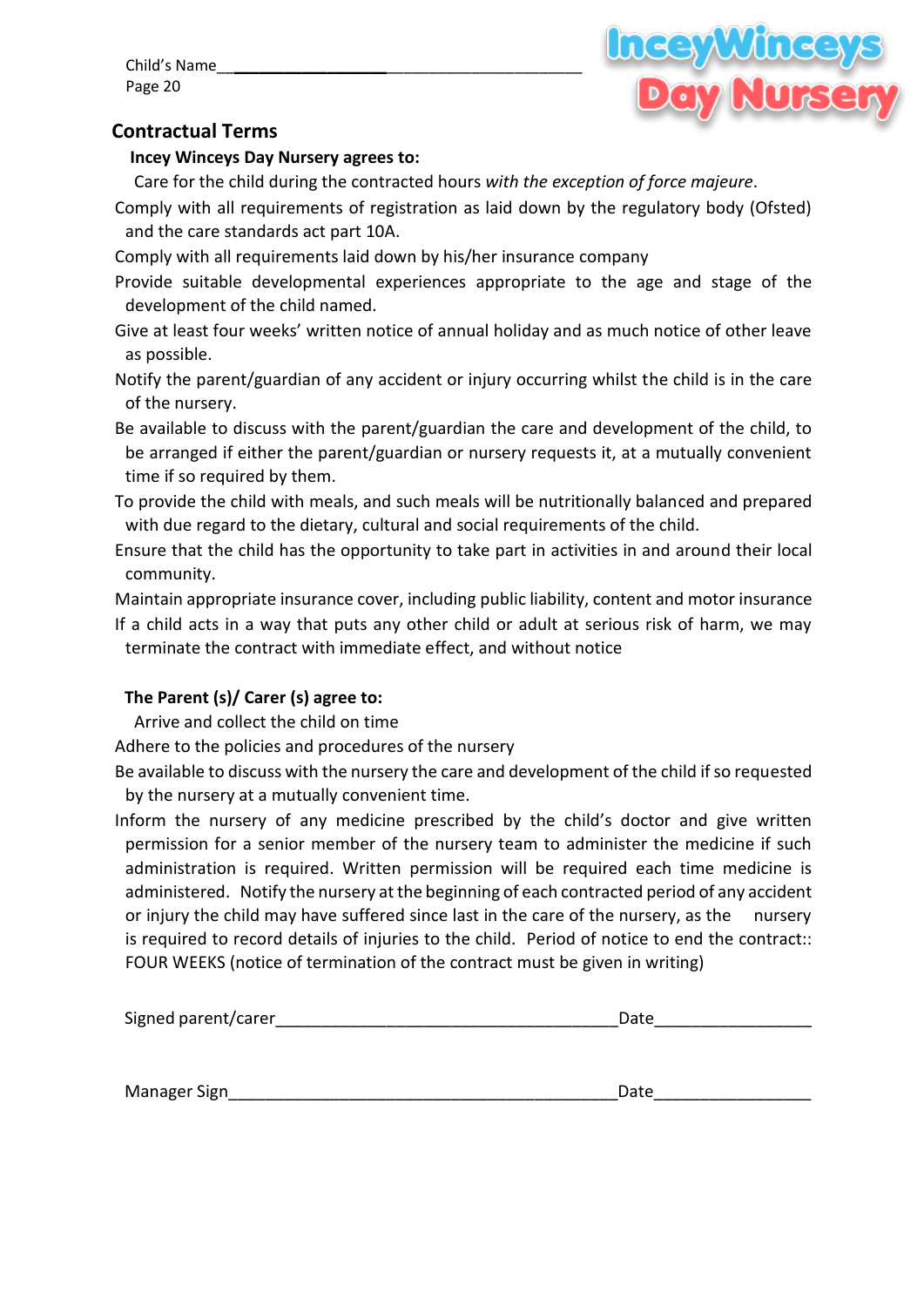Child's Name\_\_**\_\_\_\_\_\_\_\_\_\_\_\_\_\_\_\_\_\_**\_\_\_\_\_\_\_\_\_\_\_\_\_\_\_\_\_\_\_\_\_\_\_ Page 21



| The child is Male (please tick) $\square$ The child is Female (please tick) $\square$                                                                                      |
|----------------------------------------------------------------------------------------------------------------------------------------------------------------------------|
|                                                                                                                                                                            |
|                                                                                                                                                                            |
| Who has parental responsibility of the child? ___________________________________                                                                                          |
| Who will normally bring and collect your child? _________________________________                                                                                          |
|                                                                                                                                                                            |
|                                                                                                                                                                            |
|                                                                                                                                                                            |
|                                                                                                                                                                            |
|                                                                                                                                                                            |
|                                                                                                                                                                            |
| Are there any residence or contact/ legal arrangements including any restraining orders in                                                                                 |
|                                                                                                                                                                            |
| Are there or have there ever been involvement with Social Services, or any Child<br><b>Protection Orders?</b>                                                              |
|                                                                                                                                                                            |
| Has the child got a Common Assessment Framework in place (CAF)? Y / N                                                                                                      |
| We are now required to confirm the identity of all children. Please provide one of the<br>following documents (please note this may be photocopied and kept on their file) |
| Birth Certificate $\Box$<br>Child Benefit Form $\Box$ (If ticked, please provide!)<br>Passport $\Box$                                                                      |
| I confirm the personal details above to be correct. I understand I must inform the nursery<br>of any changes. Sign                                                         |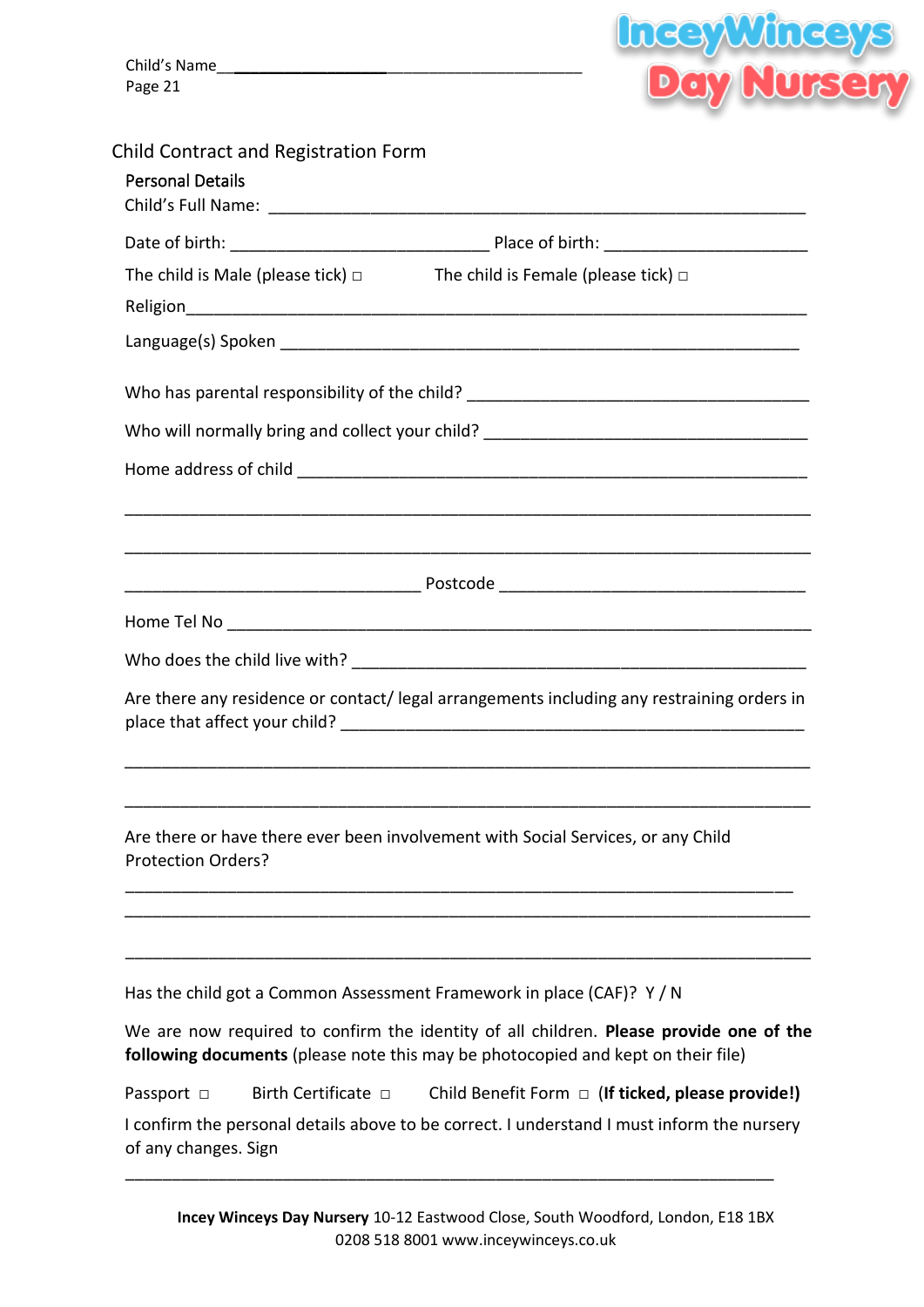Child's Name Page 22



| Mother/ Carer 1 Details |  |  |
|-------------------------|--|--|
|-------------------------|--|--|

| Date of Birth                                                                                                                                                                                                                            |
|------------------------------------------------------------------------------------------------------------------------------------------------------------------------------------------------------------------------------------------|
| Occupation                                                                                                                                                                                                                               |
| Work Tel                                                                                                                                                                                                                                 |
|                                                                                                                                                                                                                                          |
| Email<br>Address Andreas Address Address Address Address Address Address Address Address Address Address Address Address Address Address Address Address Address Address Address Address Address Address Address Address Address Address |
| <b>Preferred Contact</b>                                                                                                                                                                                                                 |
| Father/ Carer 2 Details                                                                                                                                                                                                                  |
| Date of Birth                                                                                                                                                                                                                            |
| Occupation                                                                                                                                                                                                                               |
| Work                                                                                                                                                                                                                                     |
|                                                                                                                                                                                                                                          |
| Email                                                                                                                                                                                                                                    |
| <b>Preferred Contact Number</b>                                                                                                                                                                                                          |

#### **Emergency Contact Details**

Please nominate below 1 or 2 people who in the event we cannot get hold of you has your express permission to make decisions on your behalf and to collect your child if necessary.

1. Name

Work/Home **Telection**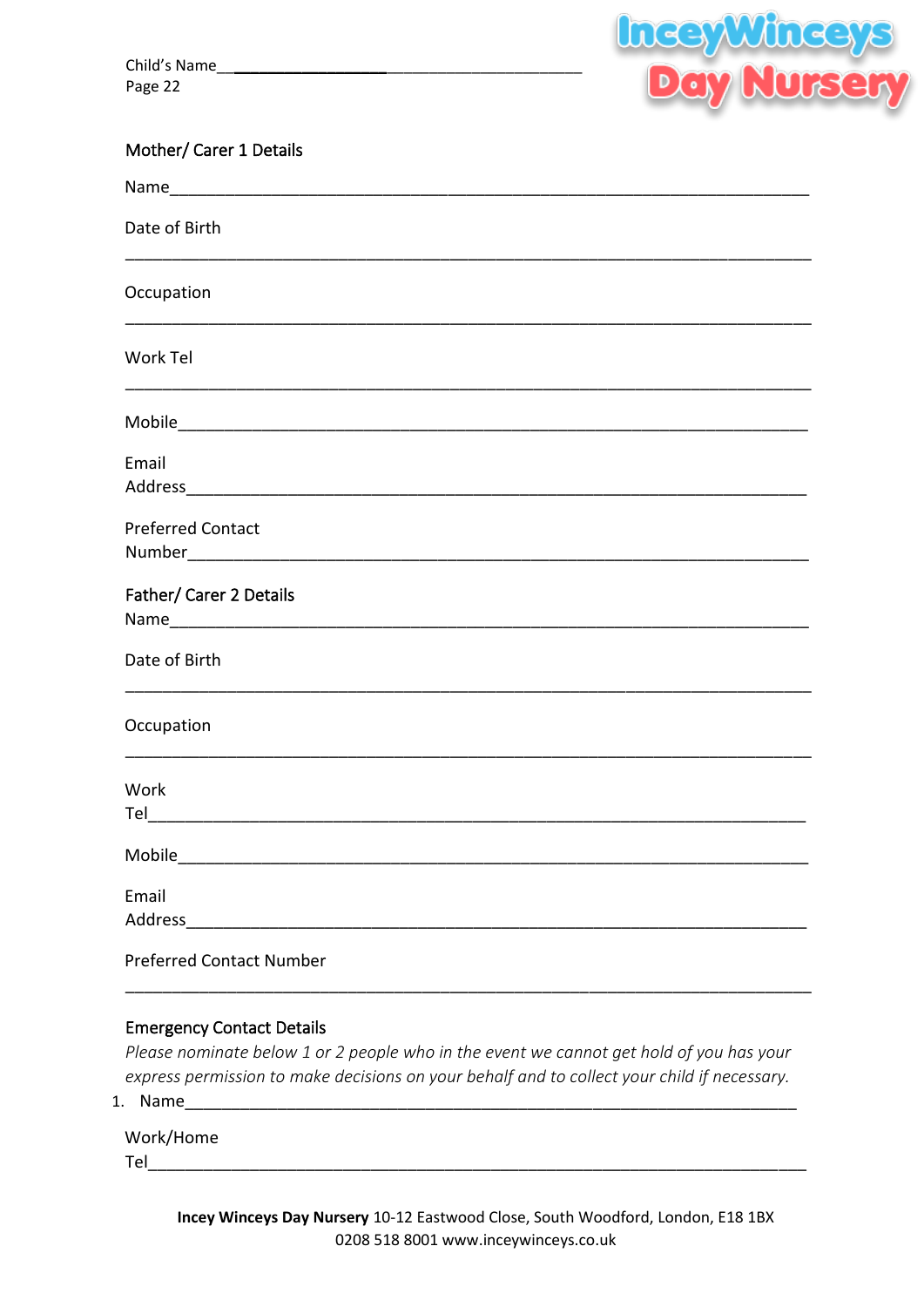|                                              | <b>Lucey</b>                                                                                                                                                                                                                                                                  |
|----------------------------------------------|-------------------------------------------------------------------------------------------------------------------------------------------------------------------------------------------------------------------------------------------------------------------------------|
|                                              | <b>Beir Murserr</b><br><b>Deir Nurserr</b>                                                                                                                                                                                                                                    |
| Page 23                                      |                                                                                                                                                                                                                                                                               |
|                                              |                                                                                                                                                                                                                                                                               |
|                                              |                                                                                                                                                                                                                                                                               |
| Work/Home                                    |                                                                                                                                                                                                                                                                               |
|                                              |                                                                                                                                                                                                                                                                               |
|                                              | Please provide a memorable password for other's to collect your child.                                                                                                                                                                                                        |
| any changes. Sign                            | I confirm the contact details above are correct. I understand I must inform the nursery of                                                                                                                                                                                    |
| <b>Emergency Permission</b>                  | give permission for staff at Incey Winceys Day Nursery to authorise admittance to hospital<br>of my child, authorise emergency treatment and to travel in an ambulance with them if<br>necessary. In such circumstances the parent/carer will be contacted after an ambulance |
| has been called.                             |                                                                                                                                                                                                                                                                               |
|                                              |                                                                                                                                                                                                                                                                               |
| nursery to avoid overdosing.                 | give consent for staff at Incey Winceys Day Nursery to administer an emergency dose of<br>Calpol appropriate to their age to my child should their temperature reach or exceed 39°C.                                                                                          |
|                                              |                                                                                                                                                                                                                                                                               |
| <b>Medical Information</b><br><b>Doctors</b> | I will inform the nursery if my child has been given Calpol within 4 hours prior to attending                                                                                                                                                                                 |
|                                              |                                                                                                                                                                                                                                                                               |
| Telephone                                    |                                                                                                                                                                                                                                                                               |

| Has your child had chickenpox? Y/N |  |  |  |  |
|------------------------------------|--|--|--|--|
|------------------------------------|--|--|--|--|

**Incey Winceys Day Nursery** 10-12 Eastwood Close, South Woodford, London, E18 1BX 0208 518 8001 www.inceywinceys.co.uk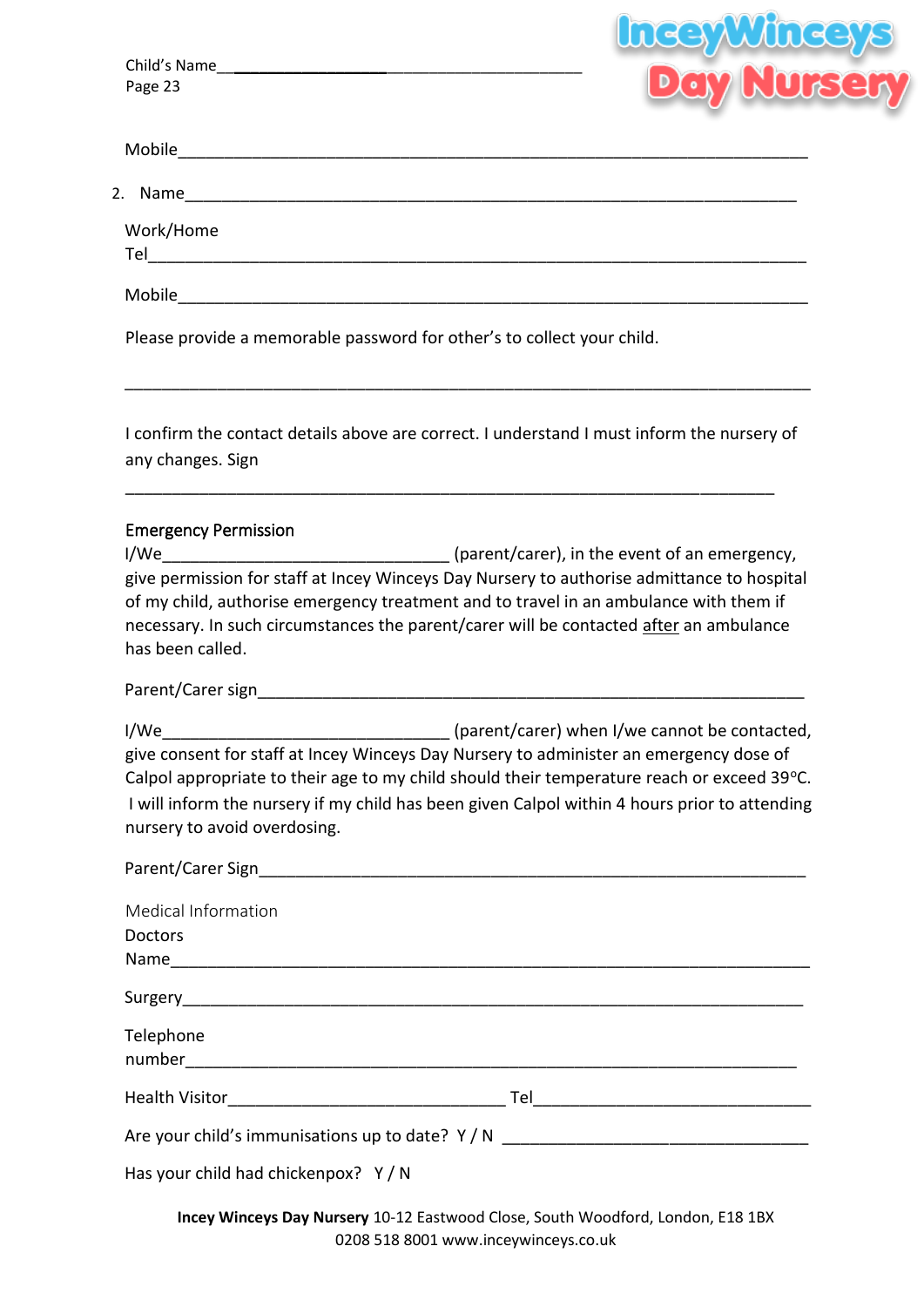

Does your child suffer from any ongoing medical condition or are they allergic to:-

| Asthma          | Y / N | Eczema         | Y/N |
|-----------------|-------|----------------|-----|
| <b>Diabetes</b> | Y/N   | Hayfever       | Y/N |
| Nut Allergy     | Y/N   | Bee/wasp sting | Y/N |
| Other           |       |                |     |

Please advise treatment for any of the above (a medication consent form must be completed)

Please describe any **medical** needs and give details of the child's symptoms. It is considered medical if a doctor has diagnosed the problem. Please provide a doctor's note for any allergies. If it is an intolerance or personal preference please fill in the details below and indicate it as such.

\_\_\_\_\_\_\_\_\_\_\_\_\_\_\_\_\_\_\_\_\_\_\_\_\_\_\_\_\_\_\_\_\_\_\_\_\_\_\_\_\_\_\_\_\_\_\_\_\_\_\_\_\_\_\_\_\_\_\_\_\_\_\_\_\_\_\_\_\_\_\_\_\_\_

\_\_\_\_\_\_\_\_\_\_\_\_\_\_\_\_\_\_\_\_\_\_\_\_\_\_\_\_\_\_\_\_\_\_\_\_\_\_\_\_\_\_\_\_\_\_\_\_\_\_\_\_\_\_\_\_\_\_\_\_\_\_\_\_\_\_\_\_\_\_\_\_\_\_

\_\_\_\_\_\_\_\_\_\_\_\_\_\_\_\_\_\_\_\_\_\_\_\_\_\_\_\_\_\_\_\_\_\_\_\_\_\_\_\_\_\_\_\_\_\_\_\_\_\_\_\_\_\_\_\_\_\_\_\_\_\_\_\_\_\_\_\_\_\_\_\_\_\_

\_\_\_\_\_\_\_\_\_\_\_\_\_\_\_\_\_\_\_\_\_\_\_\_\_\_\_\_\_\_\_\_\_\_\_\_\_\_\_\_\_\_\_\_\_\_\_\_\_\_\_\_\_\_\_\_\_\_\_\_\_\_\_\_\_\_\_\_\_\_\_\_\_\_

Does your child have an Epi-Pen? Y / N

**If yes, please be aware that we require a health care plan for your child before we can look after them. Please speak to your health visitor to receive a health care plan and provide a copy to nursery along with this paperwork.**

Please note, except in the case of Calpol or Nurofen, the nursery will only administer medicine providing it has been prescribed by a doctor, is in its original container and has the name, dosage and frequency of administration clearly visible. A medicine consent form must be completed by the parent/carer as appropriate. Calpol and/or Nurofen must be provided by parent/carer and labelled with the child's name.

Please keep your child at home if you suspect that they might be ill. **Do not bring your child to the nursery if they have had sickness or diarrhoea in the last 48 hours.** The nursery reserves the right to refuse entry to any child who is deemed "ill".

Please refer to the welcome pack for further details on when you need to keep your child at home and exclusion periods. The nursery will endeavour to keep parents/carers aware of any communicable diseases via the notice boards.

\_\_\_\_\_\_\_\_\_\_\_\_\_\_\_\_\_\_\_\_\_\_\_\_\_\_\_\_\_\_\_\_\_\_\_\_\_\_\_\_\_\_\_\_\_\_\_\_\_\_\_\_\_\_\_\_\_\_\_\_\_\_\_\_\_\_\_\_\_\_\_\_\_

Does your child have any dietary requirements? Y / N

If yes, please indicate  $\blacksquare$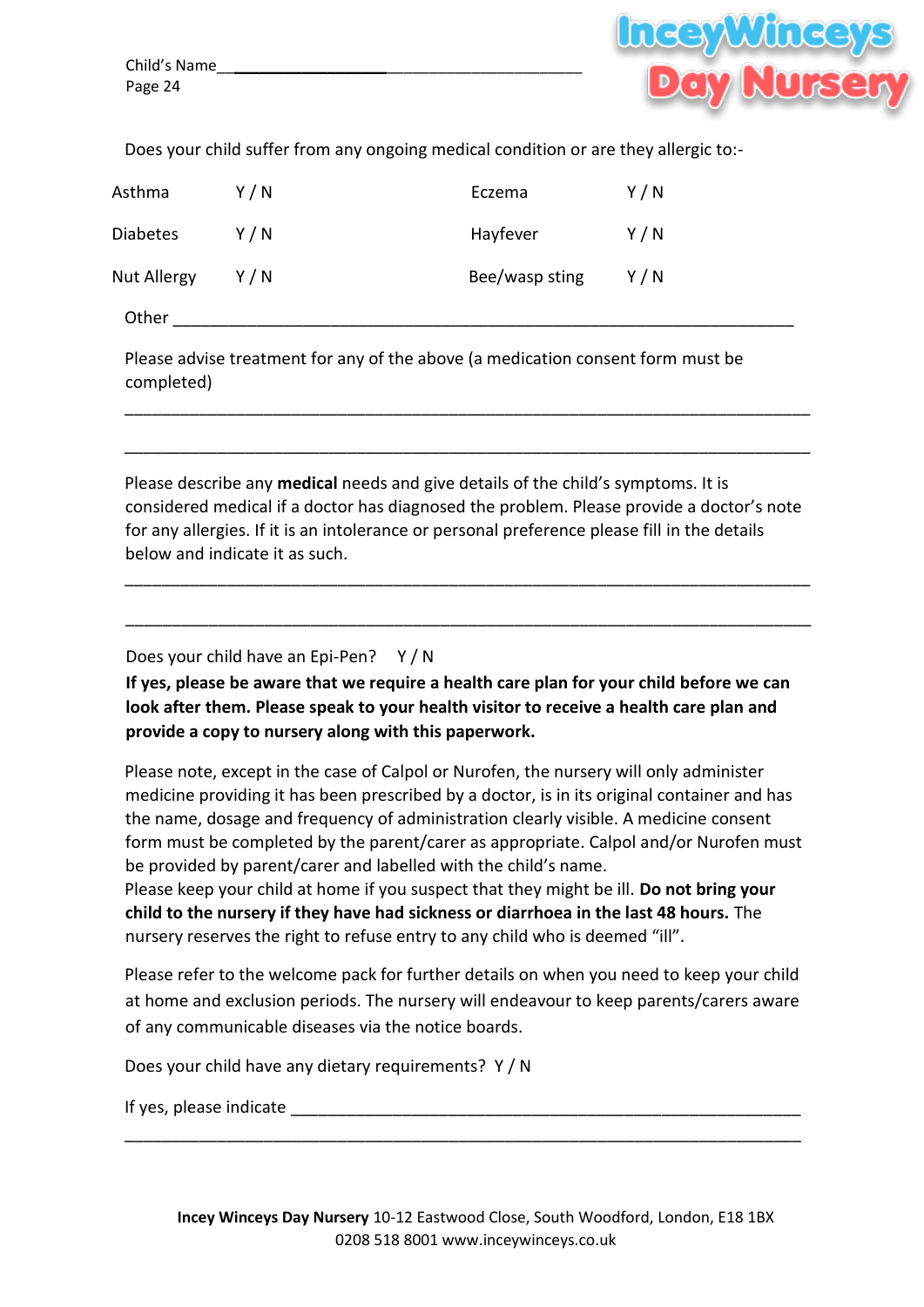Child's Name\_\_**\_\_\_\_\_\_\_\_\_\_\_\_\_\_\_\_\_\_**\_\_\_\_\_\_\_\_\_\_\_\_\_\_\_\_\_\_\_\_\_\_\_ Page 25



I confirm the medical information above to be correct. I understand I must inform the nursery of any changes. Sign \_\_\_\_\_\_\_\_\_\_\_\_\_\_\_\_\_\_\_\_\_\_\_\_\_\_\_\_\_\_\_\_\_\_\_\_\_\_\_\_\_\_\_\_\_\_\_\_\_\_

#### **Child's History**

To help us with monitoring your child's development and planning for their next steps please give a brief history of their time before they started Incey Winceys: -

Were they born at full term? The same of the same of the same of the same of the same of the same of the same o

Do they have any visual or hearing impairments?

Do they have any mobility restrictions? \_\_\_\_\_\_\_\_\_\_\_\_\_\_\_\_\_\_\_\_\_\_\_\_\_\_\_\_\_\_\_\_\_\_\_\_\_\_\_\_

Are there any outside agencies involved in assisting in your child's development? Eg Physiotherapists or speech and language therapists'

\_\_\_\_\_\_\_\_\_\_\_\_\_\_\_\_\_\_\_\_\_\_\_\_\_\_\_\_\_\_\_\_\_\_\_\_\_\_\_\_\_\_\_\_\_\_\_\_\_\_\_\_\_\_\_\_\_\_\_\_\_\_\_\_\_\_\_\_\_\_\_\_\_\_ \_\_\_\_\_\_\_\_\_\_\_\_\_\_\_\_\_\_\_\_\_\_\_\_\_\_\_\_\_\_\_\_\_\_\_\_\_\_\_\_\_\_\_\_\_\_\_\_\_\_\_\_\_\_\_\_\_\_\_\_\_\_\_\_\_\_\_\_\_\_\_\_\_\_

Has the child ever been to another nursery? Y/N

| If yes, please give details |
|-----------------------------|
|-----------------------------|

**Please bring in any Learning Journals, EYFS progress trackers or Early Years information from the previous nursery to ensure we get a clear understanding of the child's development to date.** 

\_\_\_\_\_\_\_\_\_\_\_\_\_\_\_\_\_\_\_\_\_\_\_\_\_\_\_\_\_\_\_\_\_\_\_\_\_\_\_\_\_\_\_\_\_\_\_\_\_\_\_\_\_\_\_\_\_\_\_\_\_\_\_\_\_\_\_\_\_\_\_\_\_\_

Does your child attend any other sessions e.g. Tumble Tots, music class? Y / N If yes, please give details

Are you registered with your local children's centre? Y / N I confirm the history details above to be correct. I understand I must inform the nursery of any changes. Sign **and the set of the set of the set of the set of the set of the set of the set of the set of the set of the set of the set of the set of the set of the set of the set of the set of the set of the set of t** 

\_\_\_\_\_\_\_\_\_\_\_\_\_\_\_\_\_\_\_\_\_\_\_\_\_\_\_\_\_\_\_\_\_\_\_\_\_\_\_\_\_\_\_\_\_\_\_\_\_\_\_\_\_\_\_\_\_\_\_\_\_\_\_\_\_\_\_\_\_\_\_\_\_\_ \_\_\_\_\_\_\_\_\_\_\_\_\_\_\_\_\_\_\_\_\_\_\_\_\_\_\_\_\_\_\_\_\_\_\_\_\_\_\_\_\_\_\_\_\_\_\_\_\_\_\_\_\_\_\_\_\_\_\_\_\_\_\_\_\_\_\_\_\_\_\_\_\_\_

#### **Permissions**

#### Photographs

We regularly take photographs and video recordings of the children to record events, activities and the children's progress. These are used on the Tapestry learning journals and for display purposes. We also sometimes invite local press to the nursery if we are holding a special event or activity. During events attended by parents, some parents may take photographs of the activities of all of the children involved.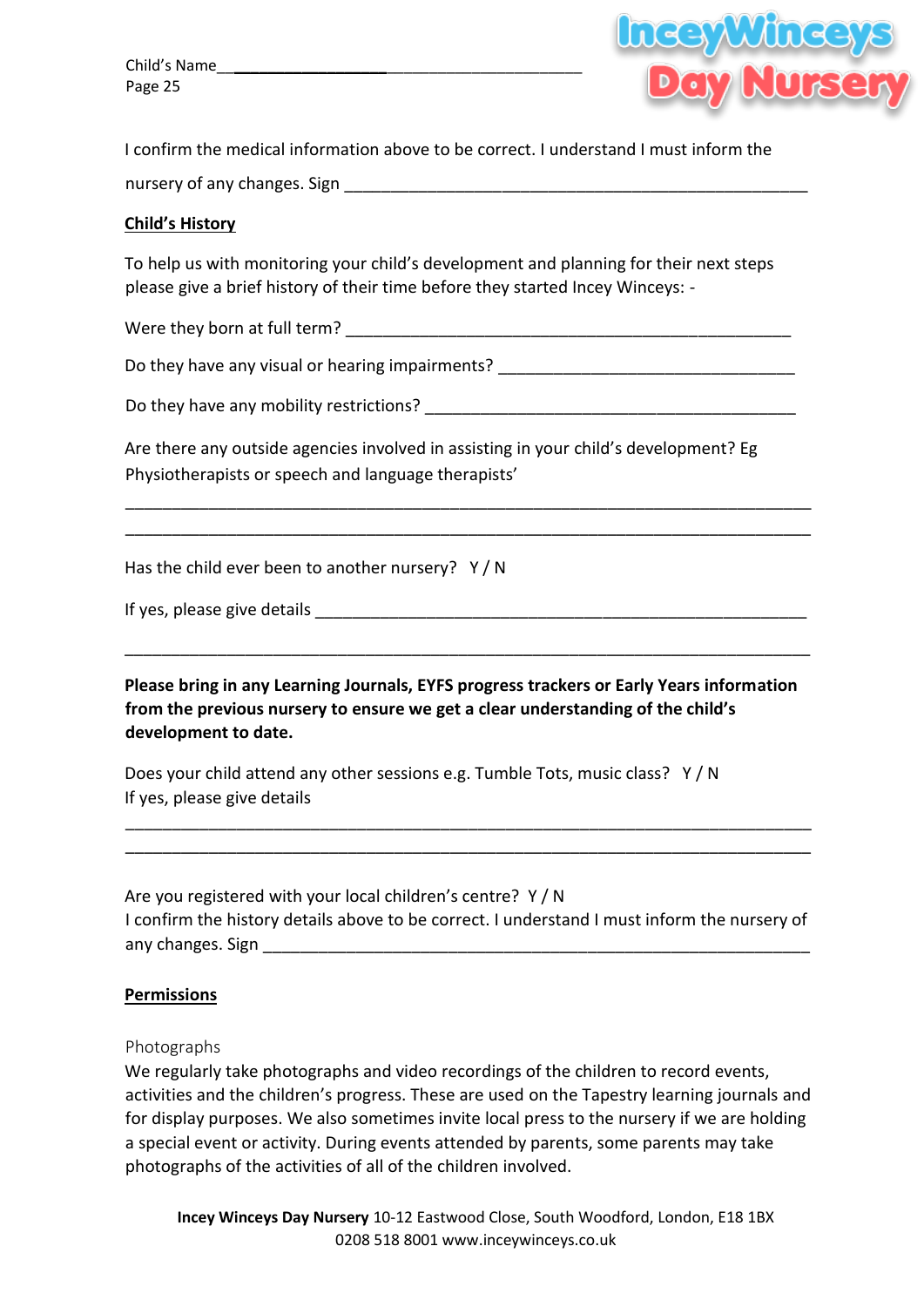Child's Name\_\_**\_\_\_\_\_\_\_\_\_\_\_\_\_\_\_\_\_\_**\_\_\_\_\_\_\_\_\_\_\_\_\_\_\_\_\_\_\_\_\_\_\_ Page 26



**I agree that any photographs I take or are shared with me, that have children other than my own in, are for personal viewing only and will not be shared on any social networking sites or online at all.** 

Parent/Carer Sign **Example 20** 

I give consent for images of my child to be used on the nursery website and/or on social media platforms including but not limited to Instagram and Facebook.

Y / N Parent/Carer sign \_\_\_\_\_\_\_\_\_\_\_\_\_\_\_\_\_\_\_\_\_\_\_\_\_\_\_\_\_\_\_\_\_\_\_\_\_\_\_\_\_\_\_\_\_\_\_\_\_\_\_

#### **Outings**

We regularly take the children out and about in the South Woodford area, including trips to the shops, library, playgroups, and parks. We adhere to all safety requirements during these outings and notice is not always given as often they can be spontaneous.

Any trips further afield will require additional consent; letters will be given out in advance to notify you of these as required and appropriate risk assessments carried out.

I agree to my child leaving the nursery with staff at Incey Winceys Day Nursery.

Parent/Carer Sign

#### **First Aid**

Every member of the team is trained in pediatric first aid. Accident forms and health/illness forms are completed by a member of staff as necessary and must be counter signed by a parent/carer.

\_\_\_\_\_\_\_\_\_\_\_\_\_\_\_\_\_\_\_\_\_\_\_\_\_\_\_\_\_\_\_\_\_\_\_\_\_\_\_\_\_\_\_\_\_\_\_\_\_\_\_\_\_\_\_\_\_\_\_\_\_\_\_\_\_\_\_

#### **I agree to notify the nursery at the beginning of each day of any accident or injury that the child may have suffered since last in the care of the nursery.**

I agree to qualified staff administering first aid assistance as and when necessary. Y / N

I agree to qualified staff removing a splinter if possible. Y / N

I agree to qualified staff applying a plaster to my child if necessary. Y / N

I agree to qualified staff checking my child's hair for head lice if necessary. Y / N

\_\_\_\_\_\_\_\_\_\_\_\_\_\_\_\_\_\_\_\_\_\_\_\_\_\_\_\_\_\_\_\_\_\_\_\_\_\_\_\_\_\_\_\_\_\_\_\_\_\_\_\_\_\_\_\_\_\_\_\_\_\_\_\_\_\_\_

\_\_\_\_\_\_\_\_\_\_\_\_\_\_\_\_\_\_\_\_\_\_\_\_\_\_\_\_\_\_\_\_\_\_\_\_\_\_\_\_\_\_\_\_\_\_\_\_\_\_\_\_\_\_\_\_\_\_\_\_\_\_\_\_\_\_\_

Parent/Carer Sign

#### Creams

I agree that I will provide and give consent for the nursery staff to apply sun cream and or nappy/ barrier creams to my child as and when necessary.

Parent/Carer Sign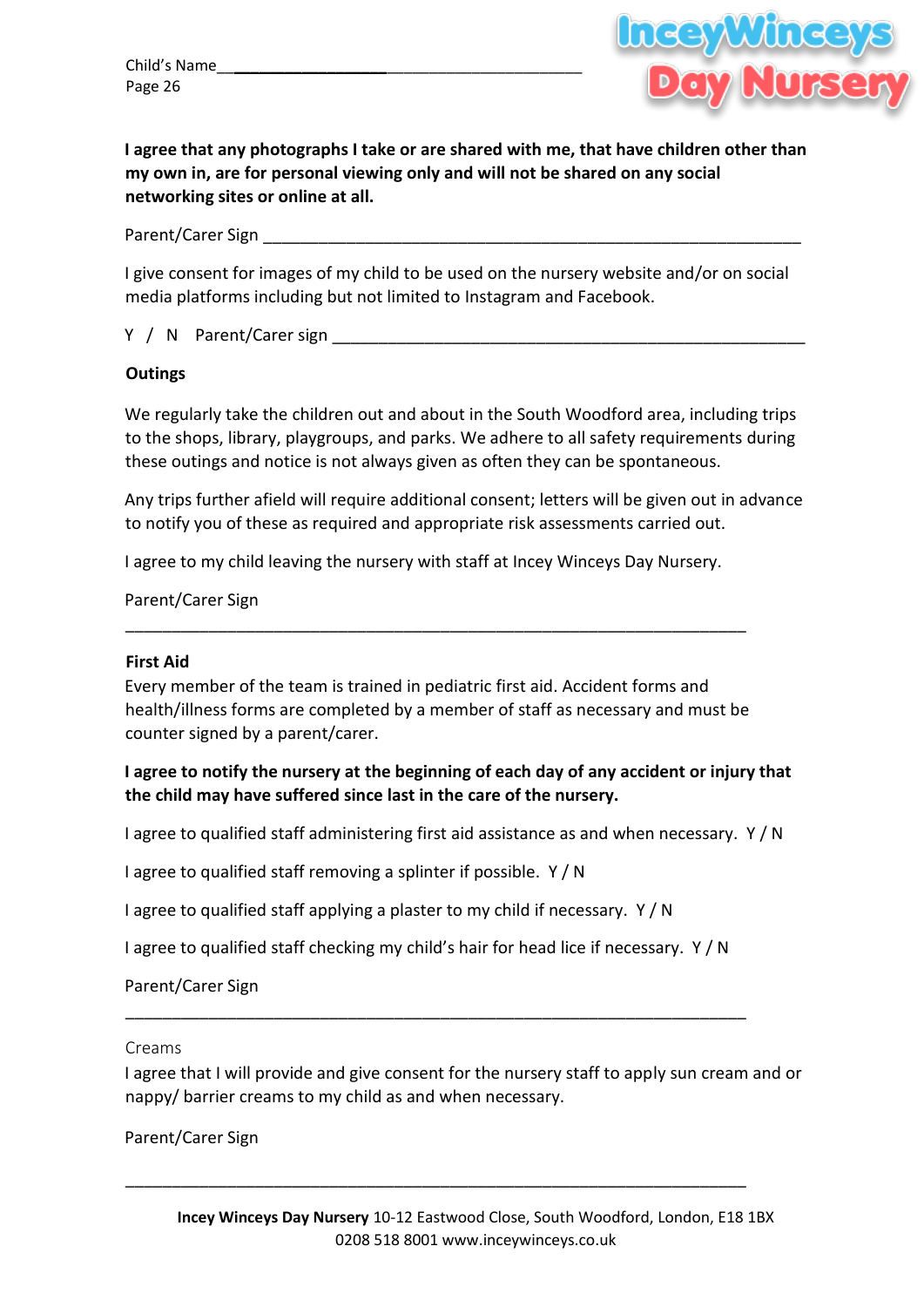

#### **Attending the Nursery**

What is the date of your child's first full day at the nursery? What days will your child be attending? *Please tick as appropriate* 

| <b>Monday</b> | Tuesday | Wednesday | Thursday | Friday |
|---------------|---------|-----------|----------|--------|
|               |         |           |          |        |
|               |         |           |          |        |

#### **The Nursery is open from 7:30am-6:00pm Monday to Friday.**

We are closed on bank holidays and between Christmas and New Year (dates will be confirmed annually).

If you require any extra days, please check with the office for availability.

The nursery offers a settling period, usually two weeks, for your child to gradually build up the hours they attend until they are comfortable attending for a full day. This begins with an initial parent and child visit of about an hour, where you will meet your child's key person and fill in the settling paperwork. Your child will then attend by themselves for approximately an hour the following day and building up to a full day throughout the two weeks.

The welcome pack provides details of what your child will require during their time at the nursery such as nappies etc.

**We require four weeks' notice to be given in writing to terminate the contract. This also applies for a reduction in the days of attendance. Subject to space increasing the days can be done with less notice.**

#### Payment

#### Deposit

The nursery requires a deposit to secure your child's place of half a month's fee. It is returned in full upon your child's final invoice as long as all contractual obligations are met and 4 weeks' notice is given. If your child does not attend or you decide to give up your child's place during the first 2 weeks this deposit will be kept by the nursery in lieu of notice. The deposit will be used to cover the notice period if you fail to provide and pay for 4 weeks notice.

Fees

Fees are payable in advance and cleared payment must be received by the first of every month to avoid late payment charges. Fees are calculated on a pro-rata basis and monthly invoices are issued. Fees are payable even if the child does not attend e.g. due to illness or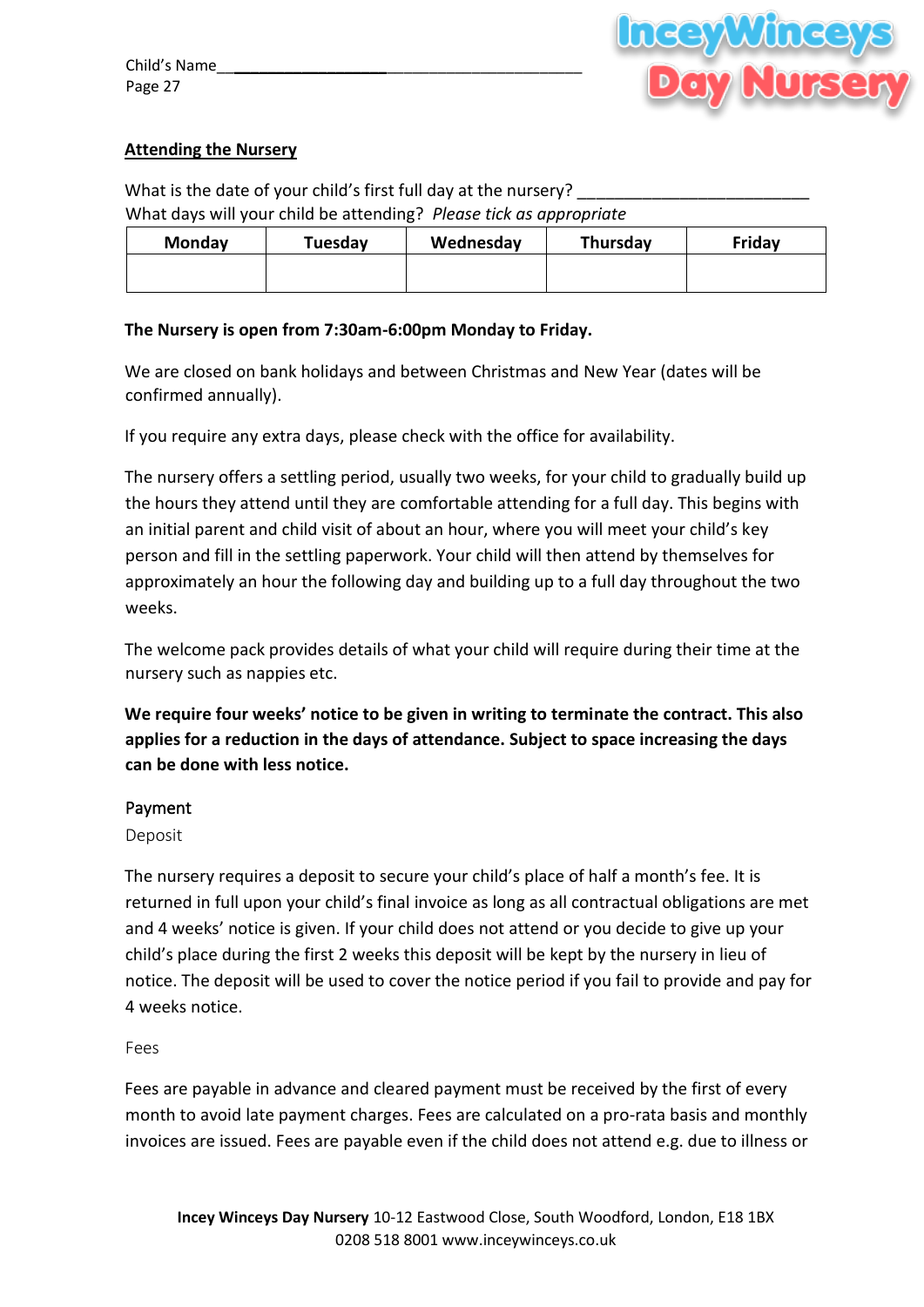Child's Name\_\_**\_\_\_\_\_\_\_\_\_\_\_\_\_\_\_\_\_\_**\_\_\_\_\_\_\_\_\_\_\_\_\_\_\_\_\_\_\_\_\_\_\_ Page 28



holidays etc. We accept most childcare vouchers. Please ask in the office for further details. Cash and cheques are no longer accepted as payment of funds.

#### **Additional Charges**

Any extra days will be charged at the daily rate in arrears and added to your monthly invoice.

Late payment charges are £15.00 per day, payable for each day after the  $1<sup>st</sup>$  that cleared funds are not received. These charges will be added to your monthly invoice.

Late collection charges are £15.00 per 15 minutes after 6pm. These charges will be added to your monthly invoice.

In the event of an emergency please telephone as soon as possible to ensure suitable arrangements can be made. If possible, please arrange for someone to collect your child. The nursery understands that on certain occasions late collection is unavoidable and charges can be waived.

#### **Uncollected Children**

Our uncollected child policy states we must have contact from a parent/carer within 10 minutes of closing time. If no contact has been made after 30 minutes we have a legal obligation to report the incident to social services if the child remains uncollected. The child would then be collected by the police or social services.

#### **Data Protection**

All personal details are filed and kept securely at the nursery. We comply with the General Data Protection Regulations and if you wish to access your child's files please request this in writing. We also adhere to child protection legislation which supersedes GDPR, data will be shared when necessary to keep a child safe.

In providing your email and contact details you are agreeing to being contacted by Incey Winceys. Incey Winceys will contact you in moderation with reminders, newsletters and general information as deemed necessary.

In providing 1 or 2 emergency contact details you are agreeing that you have their express consent to do so, nursery has consent to contact them and they have your consent to collect the child if necessary.

Every term as part of our agreement with the local authority, we provide a children's progress tracker to Redbridge, for monitoring purposes. I agree to this.

Parent/Carer Sign \_\_\_\_\_\_\_\_\_\_\_\_\_\_\_\_\_\_\_\_\_\_\_\_\_\_\_\_\_\_\_\_\_\_\_\_\_\_\_\_\_\_\_\_\_\_\_\_\_\_\_\_\_\_\_\_\_\_

#### **Safeguarding Children**

The nursery has a duty to report any suspected neglect or abuse to the Redbridge Multi-Safeguarding Hub (MASH).

**Incey Winceys Day Nursery** 10-12 Eastwood Close, South Woodford, London, E18 1BX 0208 518 8001 www.inceywinceys.co.uk